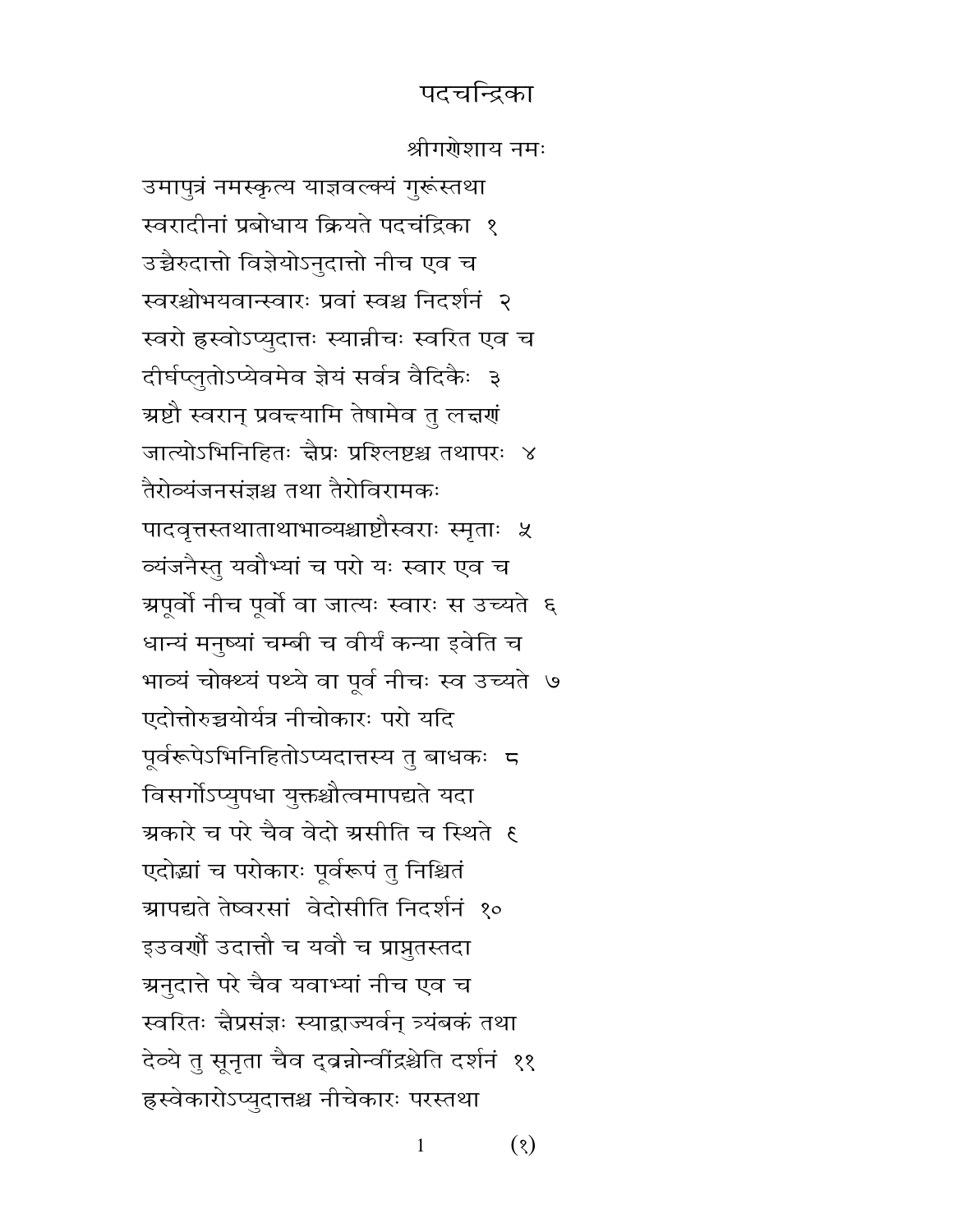एकीभावे तयोर्जाते स्वारः प्रश्लिष्टसंज्ञिकः १२ ग्रभीन्धतां दिवी वापि स्नुची वा भीममेव च एवं सर्वत्र विज्ञेयं वैदिकैस्तु विचत्तर्णैः १३ उदात्तपूर्वःस्वरितो व्यंजनेन समन्वितः तैरोव्यंजनसंज्ञः स्यात्स्वानभ्याज यथा यया १४ इळेरंतेदिते चंद्रे ज्योते महिच विश्रुति सरस्वति तवाग्ने च हव्ये काम्ये गवे हरिः १५ उदात्तावग्रहाद्यत्र परश्च स्वरितोऽस्ति चेत् तैरोविरामं तं विद्यात् गोमत्प्रप्रेति गोपतौ १६ स्वरयोरंतरे यत्र विवृत्तिर्यदि दृश्यते तस्याः परो यः स्वरितः पादवृत्त स उच्यते १७ दात्र एधि चता ग्रस्य नवाऽ नुकऽउपेति च क ऽ ईन्देवा ऽ ग्रसन्नेवंते ऽ ग्रस्येति निदर्शनं १८ उदात्तादिरुदात्तांतो नीचोऽवग्रह एव च ताथाभाव्यः सविज्ञेयः कंपं तत्र वदेद्धूवं १६ तनूनपात्तनूनप्त्रे तनूनपातमेव च ग्रष्टौ स्वरा इमे प्रोक्ताः प्रातिशाख्यानुसारतः २० इत्यष्टौ स्वरिताः

स्वरितोऽप्यनुदात्तेन त्वेकी भावे कृते तदा स्वरितरक्तभवेत्तत्र ब्रह्मा सृज्यत दर्शनम् १ एकीभावोऽप्युदात्तेन स उदात्तो भवेद्ध्रुवं मोरुत्वाशाभ्य एवैति ब्रह्मापश्चममेदिह २ उदात्तादनुदात्तं च त्वचरं स्वरितं भवेत् इषे त्वा वायवस्तन्नः स्वाहेति च निदर्शनम् ३ उदात्तात्स्वरितात्पूर्वः स्वरितश्च निहन्यते

> $(\mathbf{z})$  $\overline{2}$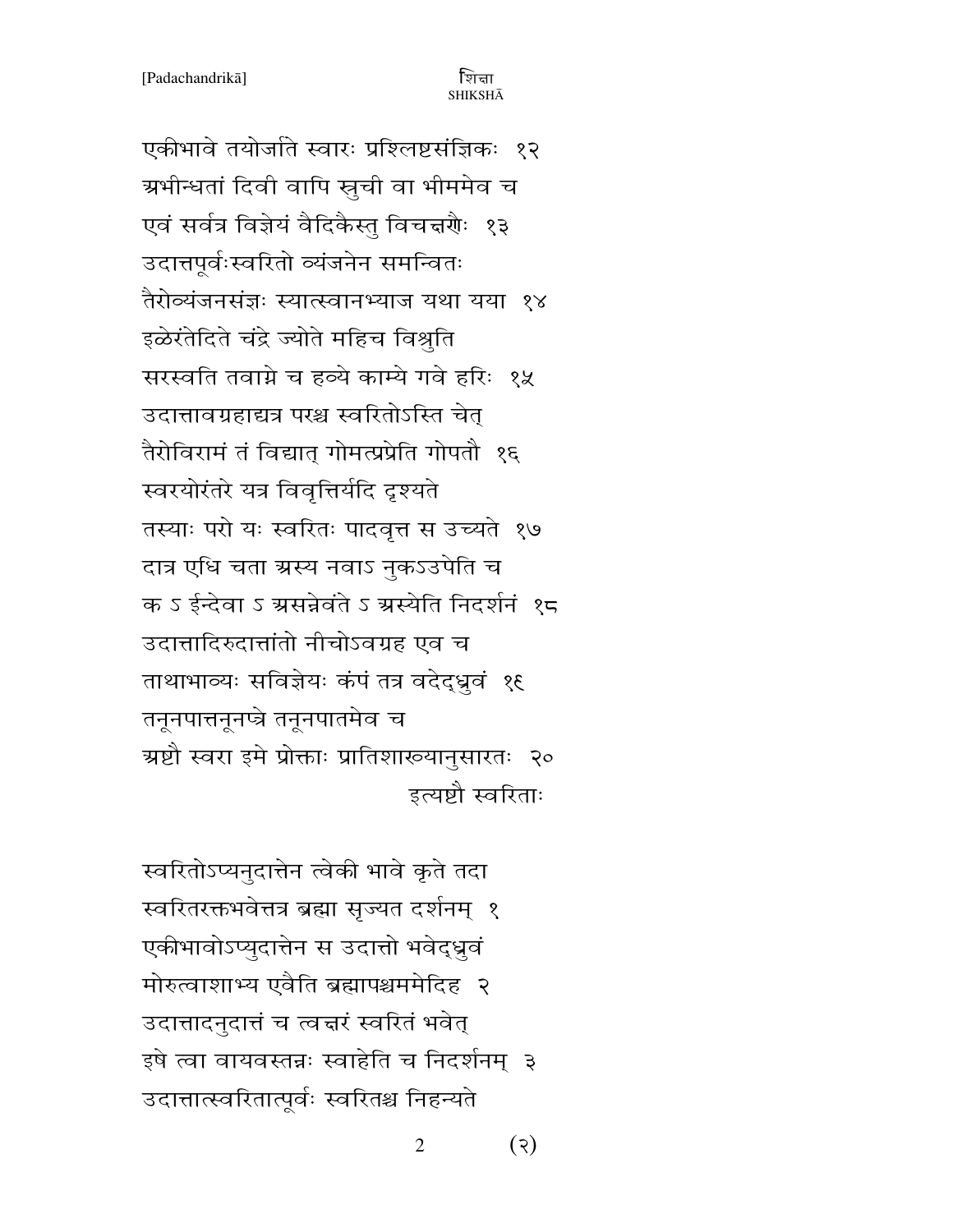ग्राघाये फलिनीर्याश्च भुवः स्वरिति दर्शनं ४ स्वरितादनुदात्तस्य प्रचितः स्यादपि ध्रुवं वाजोनश्चाप्रनोयछ्व्युप्तकेशाय दर्शनम् ५ उदात्तात्स्वरितात्पूर्वं निहितप्रचयो न च स्यान्नः सूनुस्तथा योषाः कल्यारयश्चेति दर्शनं ६ नीचश्चेति पदान्नस्याप्रचितस्तु तथैव सः ग्रवग्रहात्परो यत्र चोदात्ते स्वरिते परे ७ पदे देवगणाः प्राजापत्यो विरुरुचुस्तथा तरत्तभानेऽभिपित्वे च सेनान्ये च निदर्शनं द यदे कस्मिन् पदे जाते स्वारे चोदात्तमत्तरे तमेकं वर्जयित्वात् शेषं निहितमत्तरं ६ वायवस्तूपरो ब्रह्माधातेंद्रा पूषणा हरिः ग्रस्मछब्दस्याचादेशा नो नौ मे माचयुष्मदः १० ग्रादेशा निहिताः स्युर्वै त्वावोवां ते तु निश्चितं उचित्समस्मान्मर्या ईमरे स्वित्स्महवाचकं ११ घेत्येते चानुदात्ताः स्युर्निपाता यदिचेत्तर्हि विवेशेति पदं नीचं विचारार्थकमस्तिचेत् १२ ग्रंत्यात्तरं त्रिमात्रं स्यान्नपरस्य त्रिमात्रता विचारार्थकमासीद्वे तयोश्चैव त्रिमात्रता १३ ग्रंतोदात्तं तु पूर्वं स्यात् परं सर्वानुदात्ततां लांजी३ञ्छांची३च प्रणवः सर्वोदात्ताभवन्ति च १४ ग्रंत्यात्तरं त्रिमात्रं स्यात्सम्यग्ज्ञेयं तु वैदिकैः १५ बोधामेरोचनाकोहं पतेत्वं दिव एव च मंहीय ईश ईशानमेतारः पार इत्यपि १६ एभ्यः परोऽस्य शब्दस्य त्वाद्युदात्तो भवेत्सदा पातंधियेषितां प्रतां यज्ञस्योद्रच एव च १७

> $(\xi)$ 3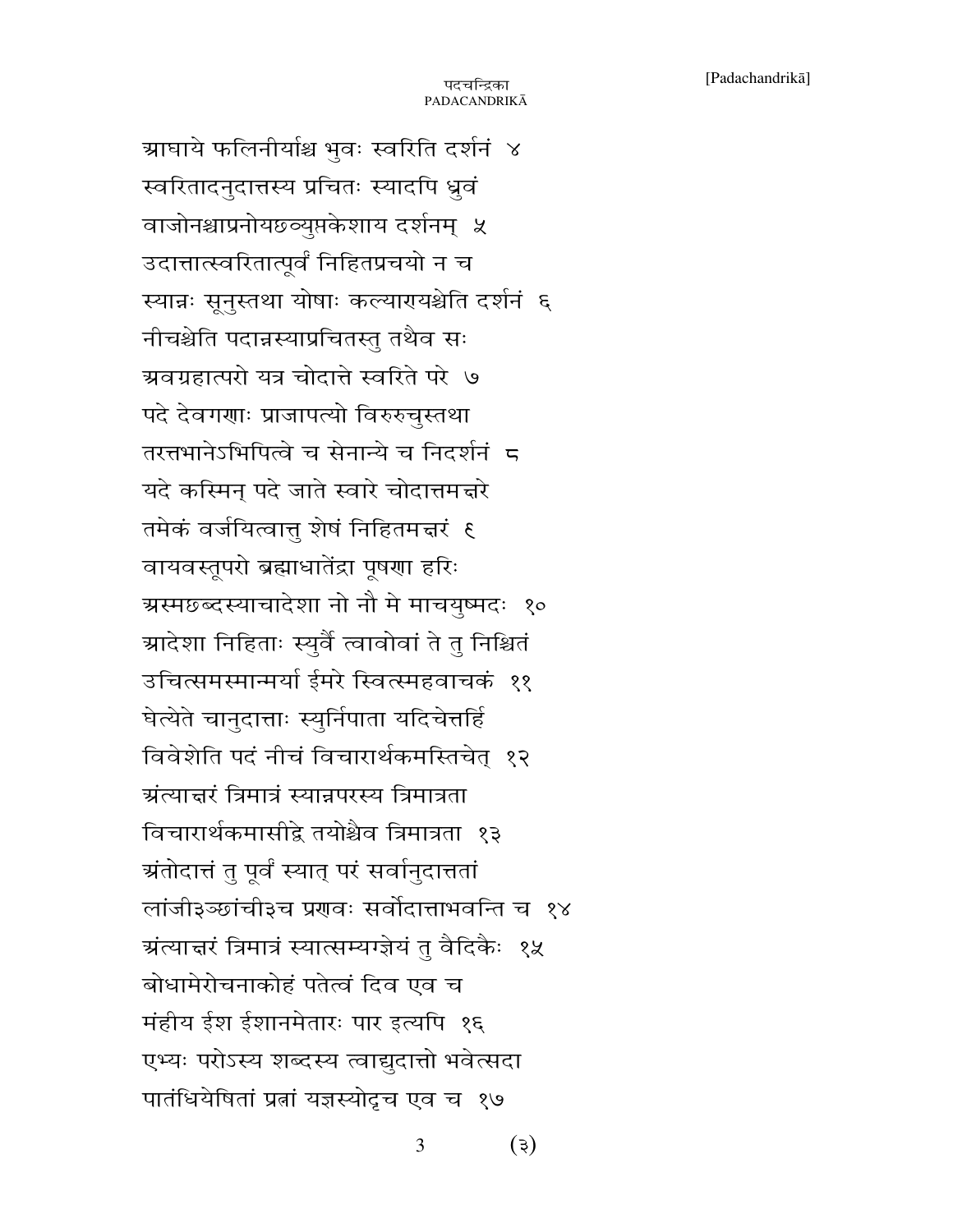मध्वः पिबतलोकश्च होतः प्रदिश्यृतस्तथा यजमानस्याजरासो हविषश्च परेषु च १८ ग्रंतोदात्तो भवत्यस्यान्यत्र सर्वानुदात्तत्ता १६ नाभिरस्य षळस्येति गुहास्येति निदर्शनं गृभो भुवोऽग्निशब्दाञ्च यथासर्वानुदात्ततां २० ग्रग्निपूर्वं घृतेनेति वदेत्सर्वानुदात्ततां एनश्चापापवाची च सर्वो नीचश्च जायते २१ पदपूर्वमपादादावनानार्थे च दृश्यते संबोधनं प्राप्नोति तं ध्रुवं सर्वानुदात्ततां २२ कदारिष्येमपूर्वं च त्वाद्युदात्तो भवेद्धूवं मृगवाची कृष्णशब्दस्त्वाद्युदात्तो न संशयः २३ परिमार्गे च मात्रा चत्वाद्युदात्तोऽपि दद्मिणा निषद्य दशसद्धश्च विश्वकर्मासदस्तथा २४ इंद्रस्य पातु चैतेषु दच्चिनाद्युदात्ततां कर्णः स्वांगेमहः क्लीबे स्कंधो वीर्येऽपि चादिरुत् २५ भद्रं कर्गेभिः कर्गौ ते महस्थांधस्थ एव च एताशब्दो वर्णवाची स्राद्युदात्तो न संशयः २६ रायोपोषे त्वाद्युदात्तस्त्वेराय इति दर्शनं ग्रन्तोदात्तश्च रायश्च पोषेण भागमीशिषे २७ ग्राद्युदात्तस्त्रिधाशब्दः परयो हितबद्धयोः सुकृतं चाद्युदात्तश्च भूतार्थस्य च वाचकः २८ पायुशब्दात्परोऽप्यंतो विशस्तु जायते ग्रस्त्यर्यमोर्वशीभ्यांतोदात्तस्त्वायुर्भवेद्ध्रुवं २६ उर्वश्यायुश्चार्यमायुरस्ति ग्रायोरपि ध्रुवं द्वंद्वस्सोमेंद्रपूर्वश्च त्वंतोदात्तो भवेद्धुवं ३० द्रिरुदात्तापवादो यमेषु पूषाग्निवायुष्

> $(\lambda)$  $\overline{4}$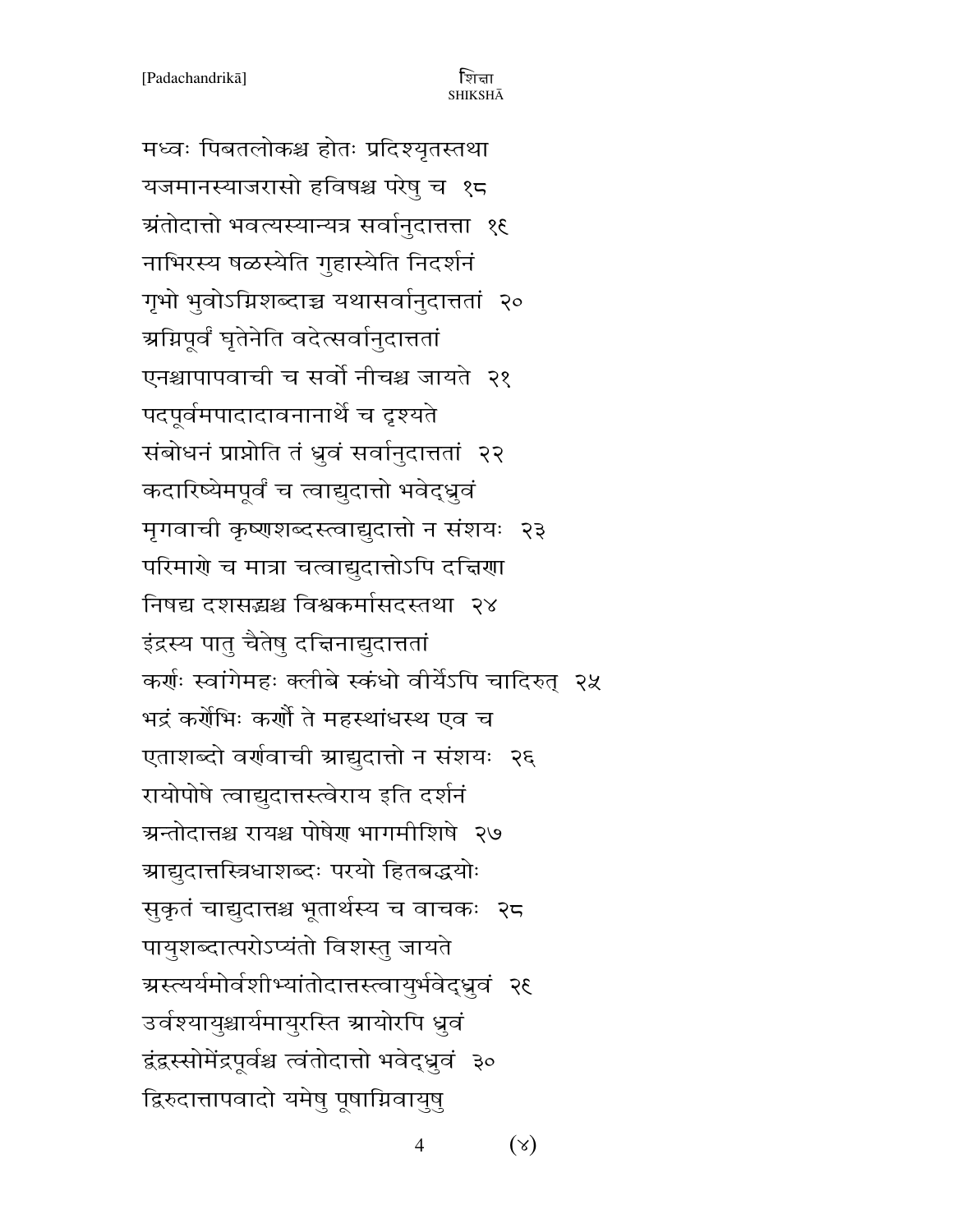यंत्रीराट् शब्दयोगे तु रोहितश्च तु केवलः ग्राद्युदात्तो भवेन्नित्यं वर्ण वाची तु निश्चितं ३१ इति स्वर प्रकरणम

ग्रथ ग्राख्यातस्वरप्रकरणं

पदपूर्वमपादादौ वर्त्तमाने यदास्ति चेत् ग्रनानार्थकमारूयात्तं वदेत्सर्वानुदात्तताम् १ सत्यं जिन्ववयं स्याम प्रणुदानस्तथाऽभज गोपतौ स्यातताविष्णो वेदोऽसीति च दर्शनं २ ग्राख्यातपूर्वमारूयातं प्रकृत्या भवति ध्रुवं ग्रामंत्रिताद्युदात्तानित्प्रकृत्यारूयातमेव च ३ ग्र्य्रमेनयतथा होतर्यजेति च निदर्शनं एकातरादाद्युदात्तादामंत्रितपदादपि ४ प्रकृत्यास्यात्तदारूयातं क्वचित्सर्वानुदात्ततां ग्रामंत्रितपदाभावे तदर्थोऽप्यवमासते ५ प्रकृत्यारूयातमेव स्यात् प्रजाभ्यस्त्वेत्यृचि स्थितं यच्छब्दात्परमारूयातं प्राप्नोति प्रकृतिस्वरं ६ स च सर्वविभक्त्यंतः प्रत्ययांतोऽपि गृह्यते यस्य येनार्थसंबंधो दूरस्थस्यापि तस्य तत् ७ ग्रर्थतो ह्यसमर्थानामानंतर्यमकारणं ञ्चग्निं यमाहर्मनवो यथा यं वायुरेजति <del>प</del> यदत्ति च तथा चान्ये यतोऽजातो ग्ररोचथाः हि शब्दात्परमारूयातं प्रकृत्या स्यात्तु चोत्तरे ६ ह्यजनिष्ट तथाहिस्थेत्सुशंति हि परे तथा समुच्चये द्रयोः पूर्वं प्रकृत्या स्यात्ततः परं १० निहन्यते द्वितीयं तु शर्मचस्थो निदर्शनं

> $(x)$ 5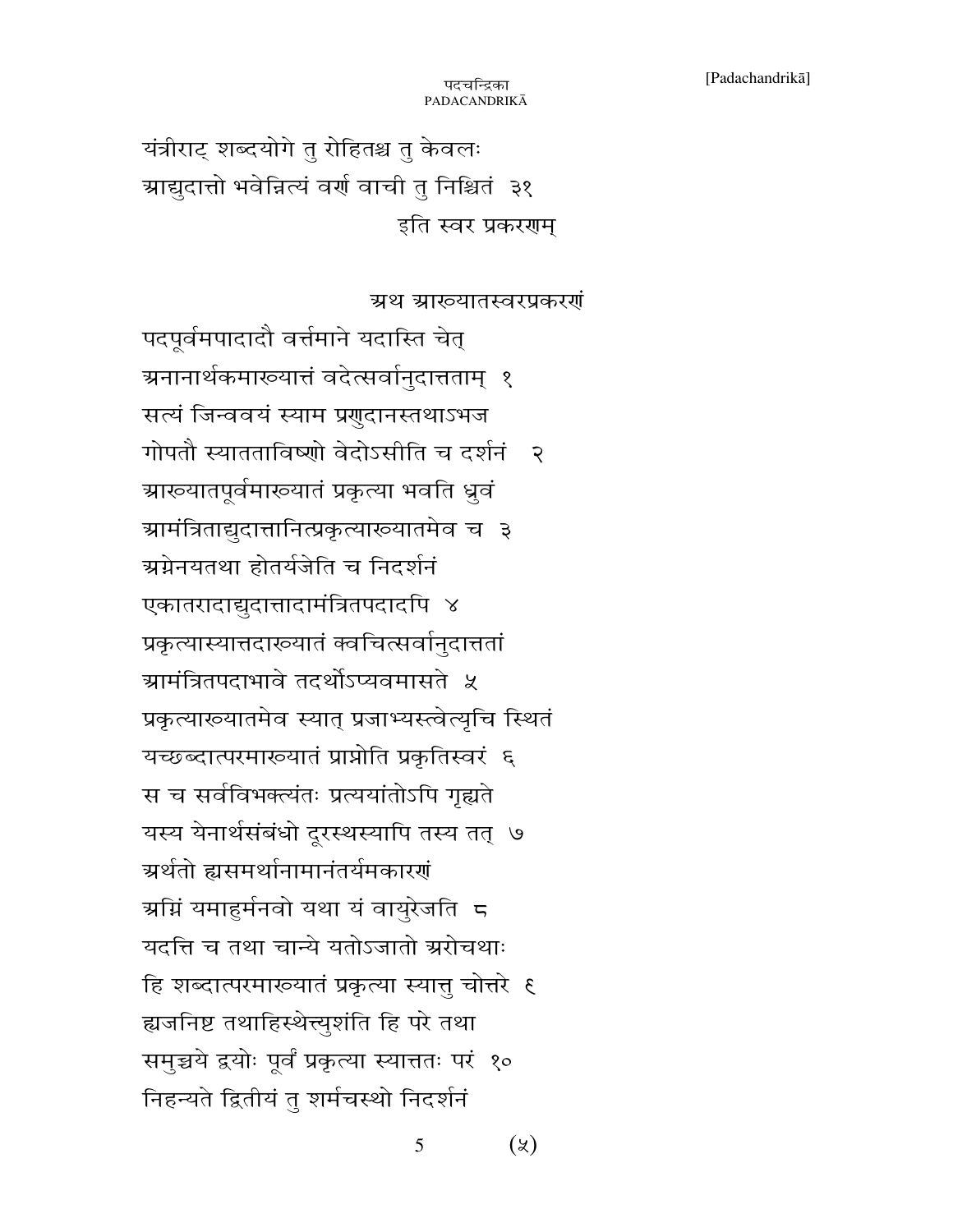समनसः परं चैव प्रकृत्या तु करद्भवेत् ११ नेदित्यस्मान्निपाताञ्च प्रकृत्यारूयातमेवच समुच्चये च कारो वा द्रष्टव्यं वा विचारणे १२ विनियोगेह शब्दस्तु एव शब्दोऽवधारणे च वा हैव पदानां च यद्यनुच्चारणे सति १३ तेषां कथं चिदर्थोऽपि यदि तत्रावगम्यते तत्रारूयातं प्रकृत्या तु वेदभाष्ये त्विदंस्थितं १४ मरुतो वंदते गीश्च ज्योतिर्यछंति दर्शनं शिवापयस्वती चैव सु षदा च मधुमतीः १५ यत्तेनाधृष्टमोजस्वान् भ्राजस्वाञ्छुष्मिणी तथा भ्राजस्वान् भद्रवाच्याय वेद्यो मेध्यो यमस्त्रितः १६ स्वसादित्यश्च सोमेनेत्येतेषु च परेषु च धनदारत्नधाभ्यां चत्वाद्युदात्तो भवेदसिः १७ एकोनविंशतिश्चासिराद्युदात्तो न संशयः विंशतेरुपसर्गाणां उच्चा एकाचरं नव १८ ग्राद्युदात्तो दशैतेषामंतोदात्तस्त्वभीत्य यं उपसर्गोऽनुदात्तः स्यादुपसर्गे परे वृत्ति १६ संप्रयातं तथा संप्रच्यवध्वं च निदर्शनं ग्राख्याते च कृदंते च उदात्ते च परे स्थिते २० उपसर्गो नुदात्तस्यात्संभरं स्यपिवाति च ग्राम्रेडिते चोत्तरं स्यात्सर्वो निचरत्तु निश्चितं २१ उपोपेत्संसमिझैव प्रप्रायमितिदर्शनं इति स्राख्यातोपसर्गप्रकरणं

चछ्योः परयोः शत्वं विसर्गस्य तु जायते वाजश्च प्रसवश्चेति पंक्तिश्छंदश्चप्यदर्शनं १

> $(\epsilon)$ 6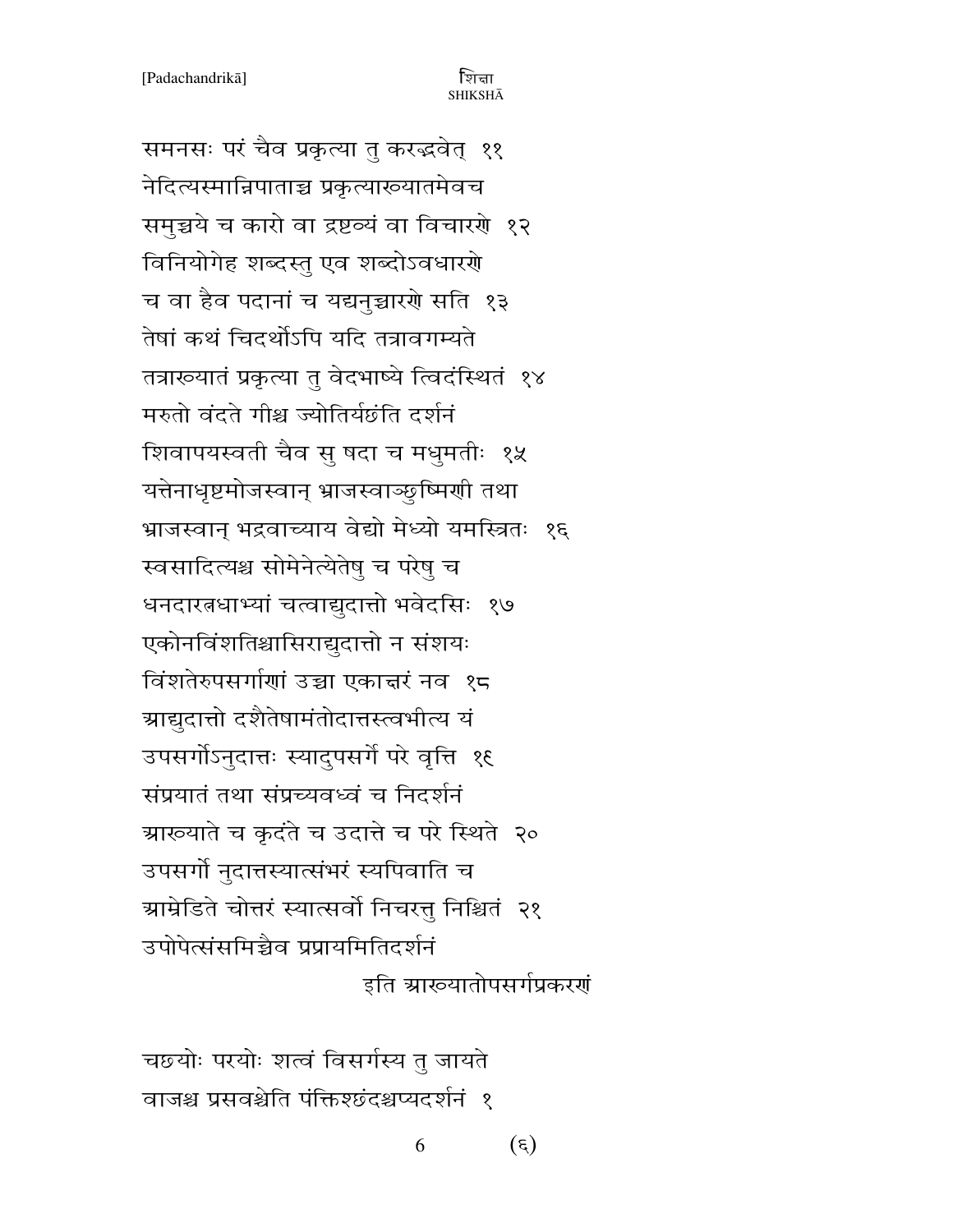तथयोः परयोः सत्वं विसर्गस्य तु जायते ग्रंतस्ते च नमस्ते च देवास्ता च निदर्शनं २ शषसेषु परेष्वेव कखयोः पफयोरपि विसर्गस्तु प्रकृत्या स्यात् पत्तेऽर्द्धः कादिषु ध्रुवं ३ मित्रः शं वरुगः शन्नोऽप्यदितिः षोळशेति च देवो वः सविता वः स्वः पत्ते स्युः शषसाः क्रमात् ४ नः कल्पं तां तथैवापि ततः स्वनेमनिश्चितं याः फलिनीश्चयः पोता पत्तेत्वर्द्ध विसर्जनः ५ स इत्यस्य विसर्गोऽपि व्यंजने च परे स्थिते लुप्यते सपितुश्चैव सनः सजायतेऽपिच ६ सकारात्तथयोरेव विसर्गो लुप्यते ध्रुवं तद्विष्णुस्तवतेंधस्थो वायवस्थेति दर्शनं ७ पीवं शब्दा द्विसर्गोऽपि तथोपवसने परे स इत्यस्य विसर्गोऽपि लुप्यते त्वोषधीमयोः 5 स्य एषयोस्तु लोपः स्याद्वचंजने च परे स्थिते स्यराथ्यस्य वाजी च त्वेषते च निदर्शनं १ कंठच पूर्वविसर्गस्य सत्वं भाव्युत्तरस्य च विसर्गस्य च षत्वं स्यात् अधिकाराप्यतः परं १० इळाया वरिवश्चेळोऽप्याविर्निर्वसतिस्तथा एतत्षट् पदसंबंधी सत्वं षत्वमनुक्रमात् ११ दिवोककुत्पृथिव्योश्च रायःसहस एव च एतयोश्च विसर्गस्य सत्वं स्यात्पोषपुत्रयोः १२ दिवस्पुत्राय सूर्याय दिवस्पृष्ठे व्यचस्वतीं दिवस्पृष्ठन्दिवस्पर्जन्यादपीति निदर्शनं १३ दिवः पृथिव्या पर्योजश्चाम्निर्मूद्धां दिवः ककुत् रायस्पोषेण संश्चैव सहसस्पुत्र एव च १४

> $(\mathcal{O})$  $\overline{7}$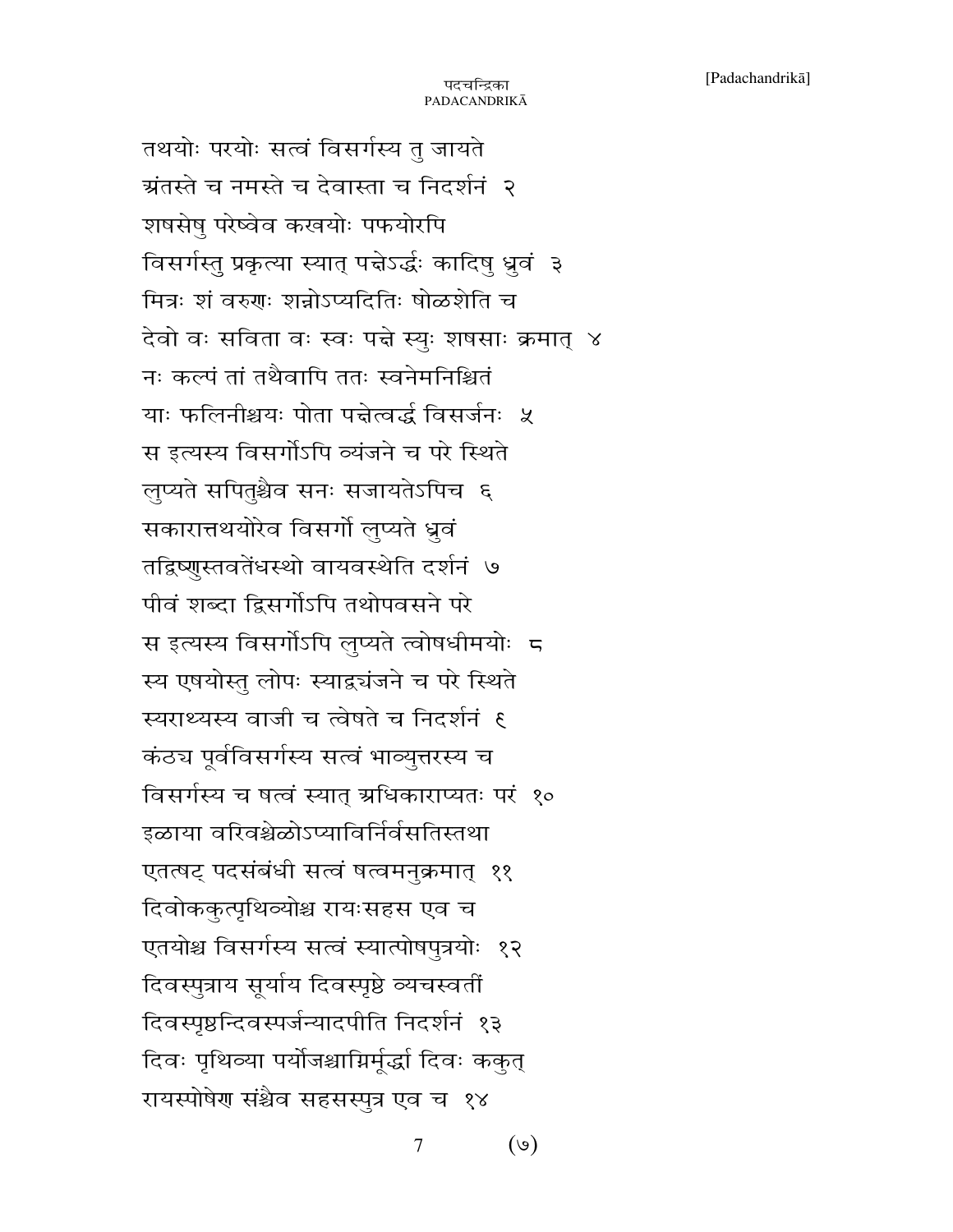तमसश्च विसर्गश्च परस्तान्न पदे परे तमसस्यारमस्यापि चोद्रयत्तमसस्परि १५ रिषःस्पृशस्तु रजसो धनः पातौ परे स्थिते पाधातोर्ग्रहणं चात्र रिषस्पातु निदर्शनं १६ तपसः पृथिवी शब्दे सत्वमप्यध्वनस्कुरौ दिवो विभाति तपसः पृथिव्यामध्वनस्कुरु १७ विसर्गस्य सषौ स्यातां समाने च पदे सति भूयस्करश्च चत्तष्पा पथस्पथश्च दर्शनं १८ परुषात्त् विसर्गश्च सत्वमापद्यते न च परे परुषि शब्दे च परुषः परुषस्परि १६ परिशब्दे वसानस्थे कविः करत्क्रधिष्वपि परेषु च विसर्गस्य सत्वं षत्वं त्वनुक्रमात् २० ॐ षधयस्परीत्येव परुषस्परुषस्परि नोंवस्यसस्करच्चैव पुनस्कृधि वसुष्कविः २१ कृषेः सत्वं कृधावेव कृषीस्कृधिसुनिश्चितं सदोद्यौर्नम एतेषां कृतपितृपथेषु च २२ विसर्गस्य सकारश्च षकारश्च सदस्कृतम् तथैव द्यौष्पिता चैव नमस्पथ इति ध्रुवं २३ षष्ट्यंतात्पतिशब्दे च विसर्गः सत्वमाप्नुयात् वाचस्पतिं विश्वकर्मा पूषणं ब्रह्मणस्पतिं २४ भाविभ्यः सस्य षत्वं स्यात् समाने च पदे स्थिते सीषयामसुषा वैव गोष्ठानं परमेष्ठचपि २५ भाविभ्यश्च विसर्गेण व्यवधानेऽपिषो भवेत् समाने च पदे चैव दुःष्वप्नचं सुव एव हि २६ ग्रनुस्वाराङ्गाविपूर्वात् सस्य षत्वं विधीयते तपूर्ष्यग्ने हवींष्या च ज्ञेयमन्यत्र वैदिकैः २७

 $(\overline{\phantom{a}})$ 8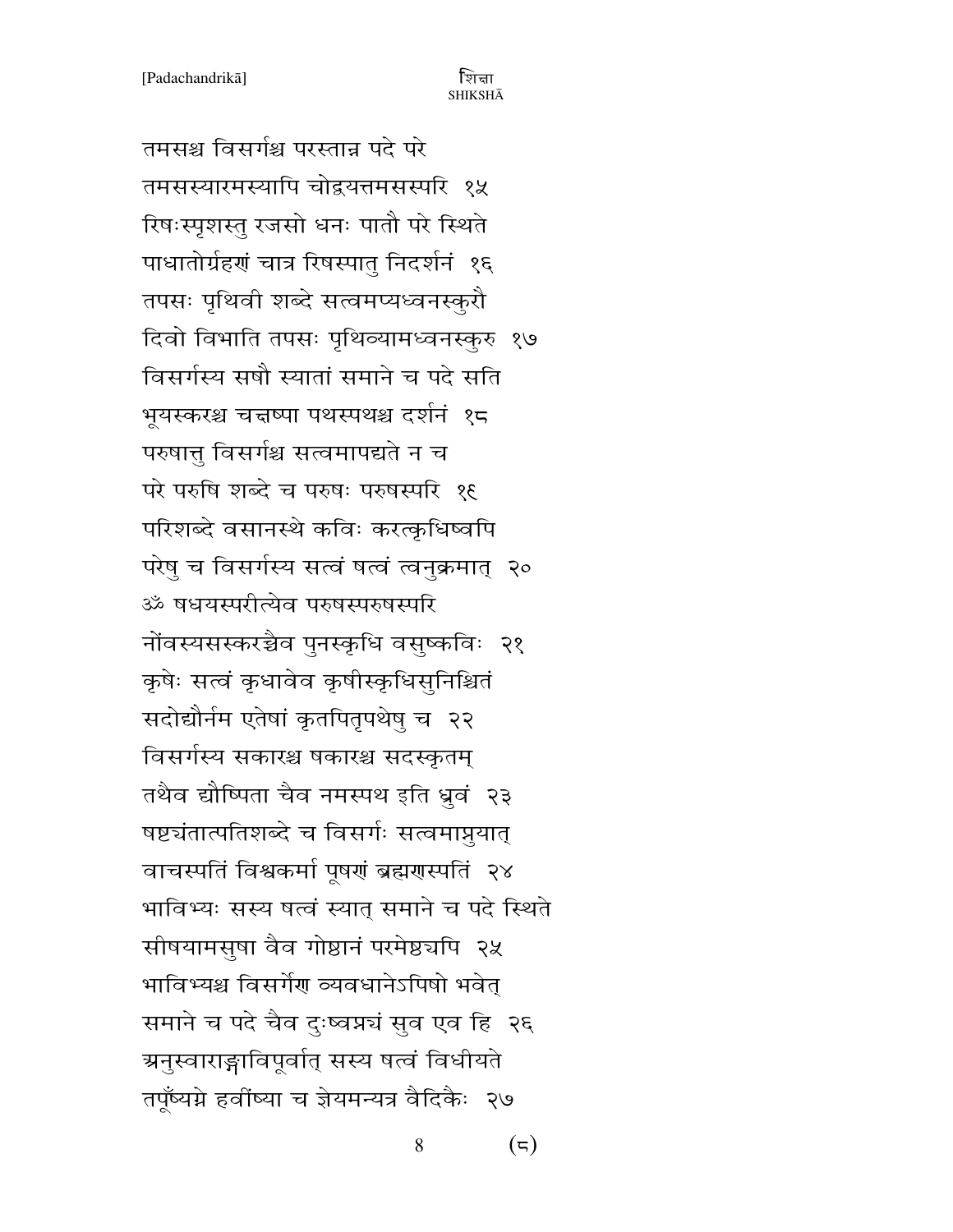स कारस्य च षत्वं स्यान्नेः परस्य च सीदतेः नेः परस्य ससादस्य निषसादनिषीदतः २८ मोशब्दाञ्च सु शब्दस्य षत्वं मोषूरा एव च उकारादव्ययात्सुश्च षत्वं चोषूग एव च २९ ग्रभेः परस्य षत्वं स्यात् सुशब्दस्य त्वभीषुगः परेश्च सिंचतेः षत्वं परिषिंचत्यभेरपि ३० सिंचतेरेव षत्वं स्यादभिषिंचाभिजायते व्यवधाने त्वकारेणाभ्यषिंचन्याभिरेव च ३१ उपसर्गात्सस्य षत्वं ते विष्यामि च विष्यतु ग्रतः परंसस्य षत्वं परयोस्तथयोष्टठौ ३२ हि शब्दात्सस्य षत्वं स्यात् मथयोः परयोः सतोः थस्य ठत्त्वं तु हिष्माते त्वापो हिष्ठामयो भुवः ३३ द्यवि शब्दात्सस्य षत्वं थकारे ठो द्यवि ष्ठच निसः सस्य च षत्वं स्यात् परस्य तस्य टस्तथा ३४ ततचौ निष्टतचुश्च निसश्चस्त्यायतेस्तथा सधिरंश्आदितिश्च माकिर्वंदारुरेवच ३५ एतेषां तु विसर्गस्य षत्वं टत्वं परस्य तु सधिष्टवतथाशुष्टेत्त्वादिनिष्ट्वा तथैव च ३६ माकिष्टे व्यथिरादधर्षी द्वंदारुष्टे सुनिश्चितं वायोरग्नेर्विसर्गस्य षत्वमेकात्तरे चटः ३७ वायुष्टेऽधिपतिश्चैव त्वम्रिष्टेऽधिपतिस्तथा सपरैकाचरे षत्वं विसर्गस्य परस्य टः ३८ बृहस्पतिष्ट्रासुम्ने च पतिष्ट्रासादयत्वपि पायुभिर्मातृभिश्चैव वरूत्रीरर्चिभिस्तथा ३६ एतेषां तु विसर्गस्य षत्वं स्यात्तस्य टौ भवेत् वायुभिष्ट्रं मातृभिष्ट्रं वरूत्रीष्ट्रार्चिभिष्ट्रसु ४०

> $(3)$ 9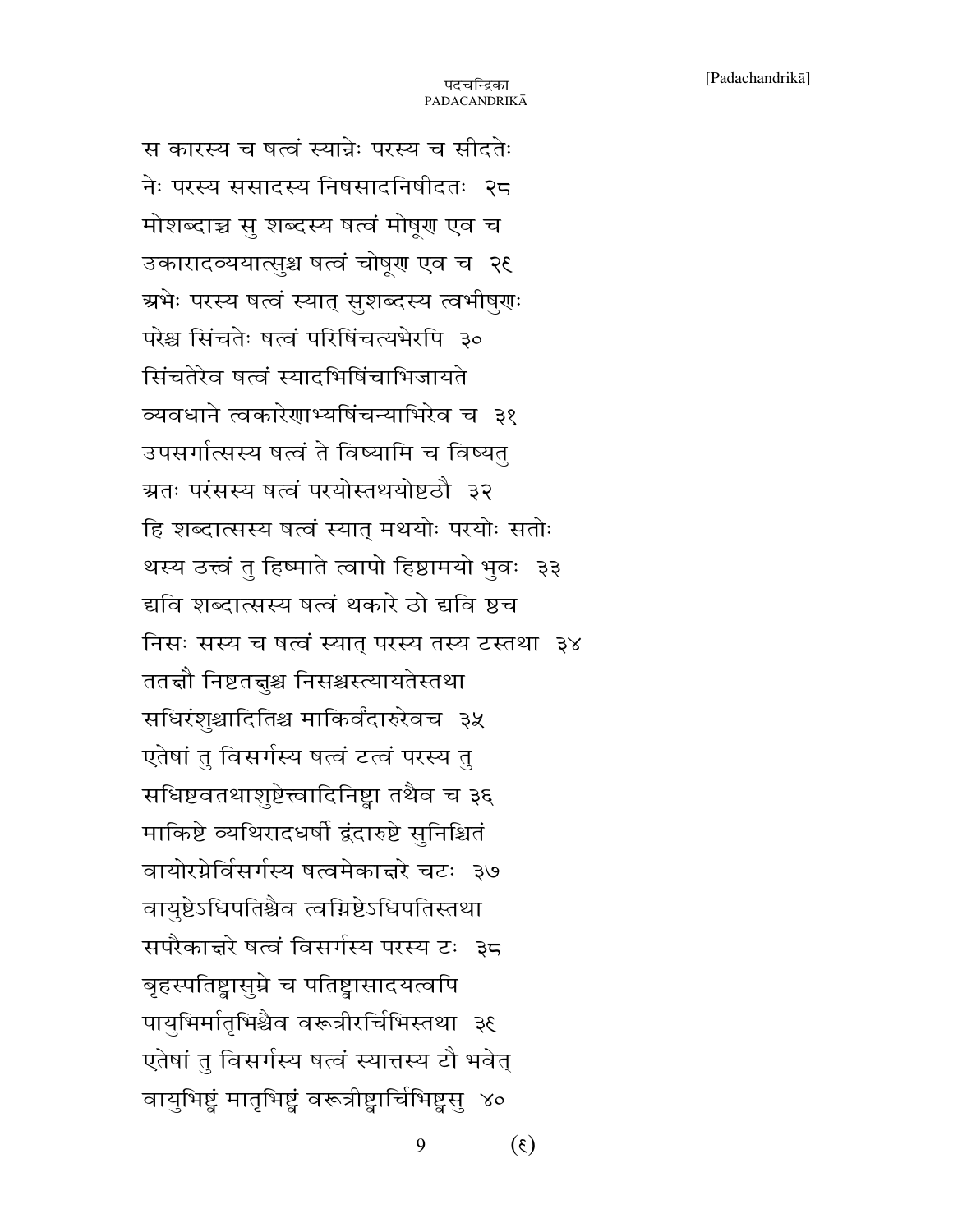पृतनायाः सहेः सस्य पृतना षात्य एव च इति विसर्गप्रकरणम्

# ग्रथ सत्वषत्वनिषेध प्रकरणं

ग्रतिस्थूलं सुसस्याश्च बृहस्पति सुतस्य हि क्रतुस्थलां जिसक्थोऽनुसंतनोतु सुसंदृशं १ सुसमिद्धायाभिसत्वाभिसंविशंतु च गोसनिः मुसले हरिणीः सीसासीसेन च दिविस्पृशं २ सीसं दिविस्पृशा पत्नी संयाजान्पशुसन्यपि प्रतिसदृङ् च हीसीश्चः प्रतिसदृत्तासस्तथैव ३ पृथिविचर्षणीयासि शकुन्युपरि वै दिवि एभ्यः परस्य सस्यैव षत्वं न स्यात्तनिश्चयः ४ प्रकृत्यो परिसद्धश्च पृथिवी सदमेव च यासि सीष्ठा दिविसदंत्वेव च चर्षणीसहां ५ तया शकुनि सादेन पाठोऽन्योऽशुद्ध एव हि तिसृभिस्तितिरिस्ते च तिस्र ऋक्सामयोरपि ६ ग्रंतः पाश्वर्यं वाजपतिर्वास एदिधिषुस्तथा ग्रंतः पर्शव्येनैतेषां विसर्गस्य सषौनहि ७ वासः पल्पूलिमेकं च परिवाजपतिः कविः प्राप्तस्य तु निषेधः स्यात् तथैवैदिधिषुः पतिः 5 ग्रहः शब्दो विसर्गोऽपि रेफमापद्यते पतौ स्वल्पोदाहरणान्यत्र प्युक्ता विग्रंथगौरवात् प्रातिशाख्ये च द्रष्टव्यं संदेहो यत्र जायते ह इति सत्वषत्वनिषेधप्रकरणं

> 10  $(80)$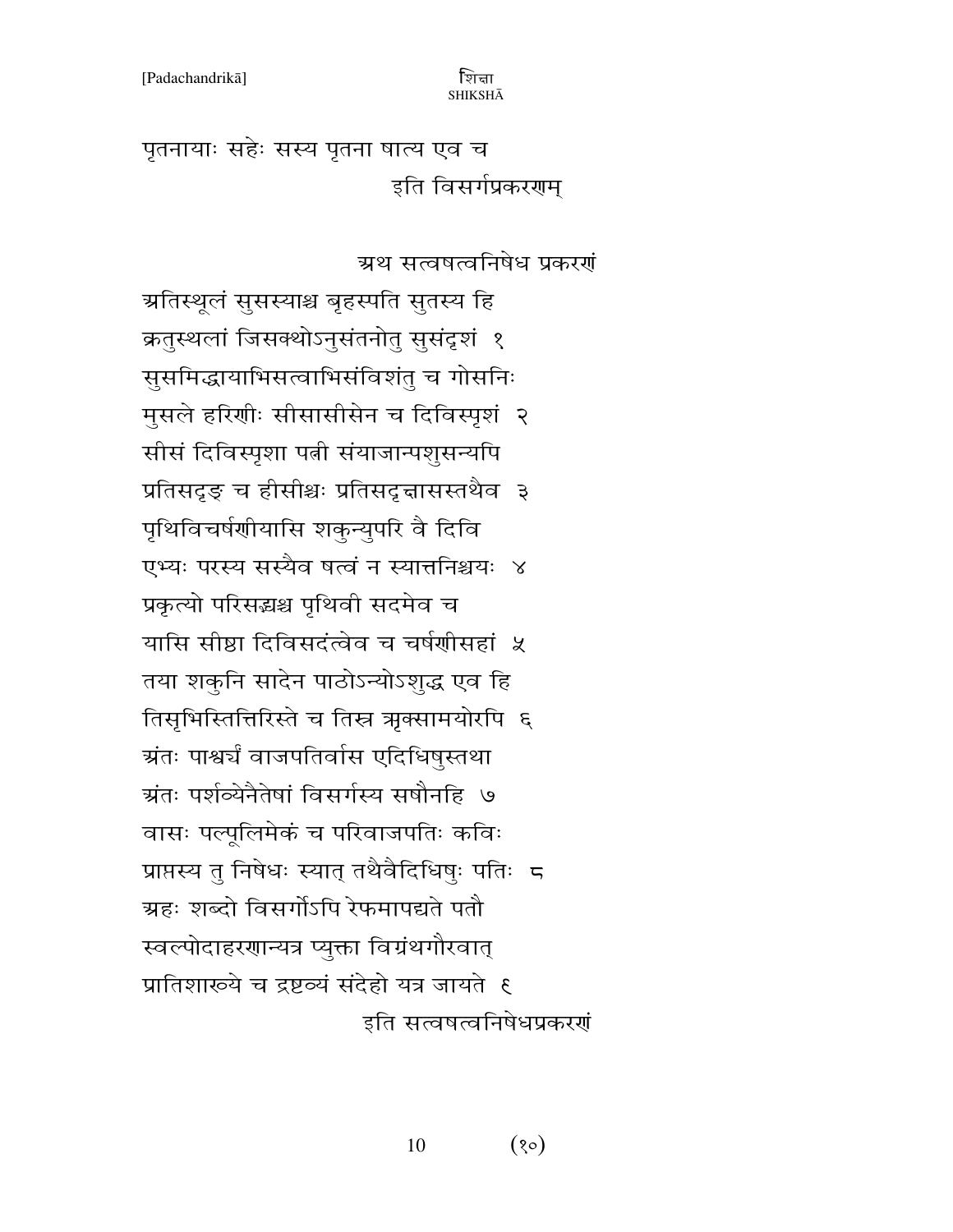#### लोपागमप्रकरणम्

उच्यंते त्वित ऊर्ध्वं तु लोपागमौ तथैव च विकारश्चाथवर्णस्य मूर्धन्यश्च परस्य च १ स्वर्धूरोश्च विसर्गश्च रेफमापद्यते यदा सांसहोः परयोश्चैव मूर्द्धन्यं तु परस्य च २ स्वर्षामप्पां तु कारवस्य धूर्वाहाविति जायते माध्यंदिनीये धूर्षाहौ तदभिप्रायकं त्विदं ३ दुरित्यस्यविसर्गस्याप्यूकारो दे परे स्थिते परस्यैव तु मूर्द्धन्यं दूळभोरथ एव च ४ पुरो विसर्जनश्चोत्वं दकारे च परे स्थिते परस्यैव तु मूर्द्धन्यं पुरोडाशैर्हवींषि च ५ ग्रनसः सस्य डत्वं च वाह्नशब्दे परे स्थिते ग्रनड्वानप्यनड्वाहमन्वारमामहे तथा ६ ग्राघाशब्दात्तकारस्य टो दार्वाघाट एव च वनशब्दः सकारेण पतावेव वनस्पतिः ७ वनः शब्दः सदे शब्दे रेफेर व्यवधीयते वेटपरे च सदे शब्दे न स्याल्लन्दयं वनर्षदः 5 ऋतावरौसकारेण व्यवधानं पतौ परे यथा संख्येनैव ऋृतस्पते वरस्य एव च १ तद्वहतो स्तकारस्य लोपः स्यात्तु करे पतौ व्यवधानं सकारेण तस्करोश्च बृहस्पतिः १० परिशब्दः कृते शब्दे षत्वे न व्यवधीयते सुशब्दश्चैव चंद्रे च शत्वे न व्यवधीयते ११ परिष्कृतास्तु पूर्वस्य त्वुभेसुश्चंद्रसर्पिषः दुधुन्नन्पदसंबंधी धकारोदत्वमाप्नुयात् १२ इति लोपागमप्रकरणम्

> $(3)$ 11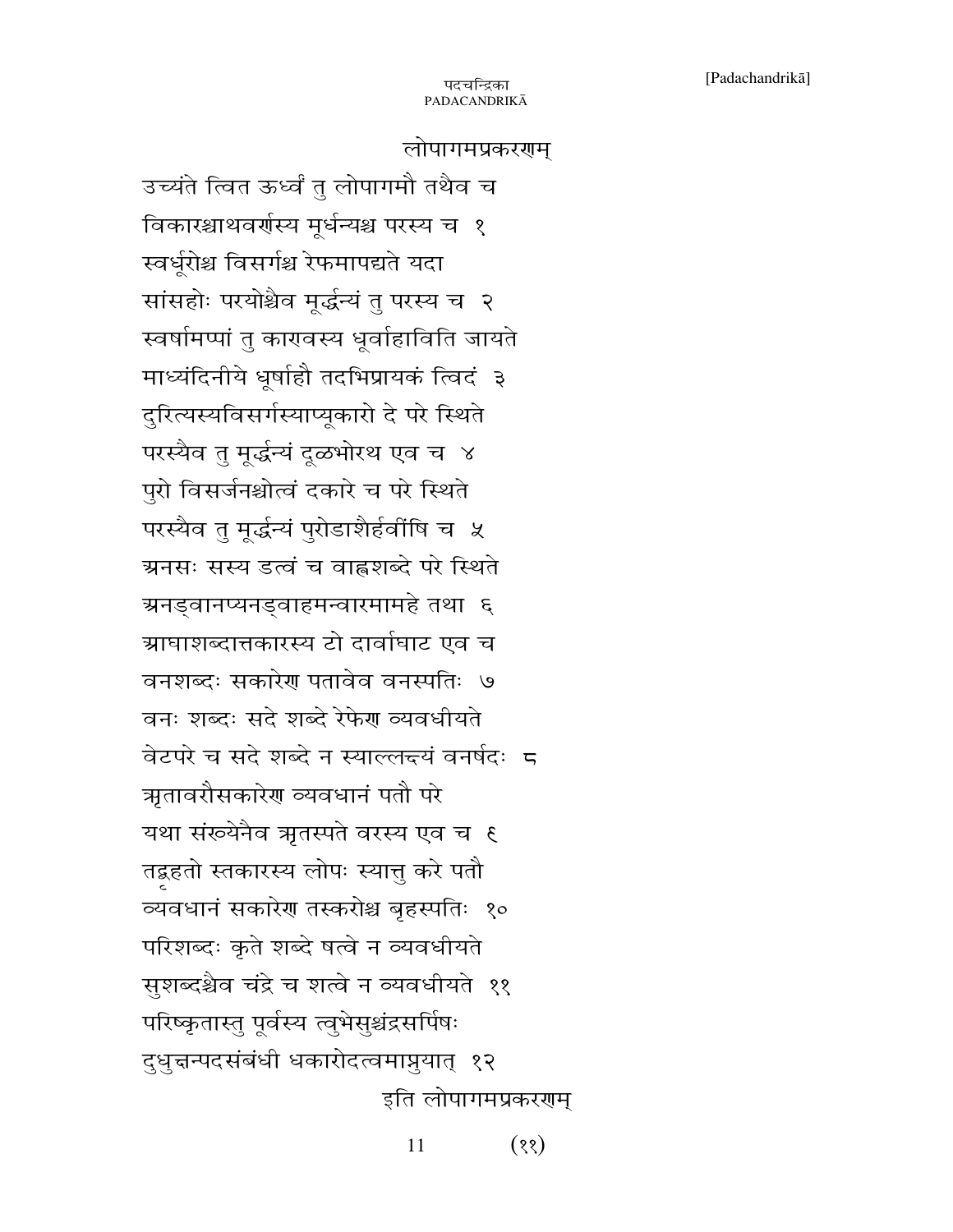#### ग्रथ गत्वप्रकरगं

ऋषरेभ्यः समाने च पदेनस्य तु शो भवेत् पितृणां च नृणा पूष्णः पूर्णं चेति निदर्शनं १ कवर्गेण पवर्गेण स्वरेण यवहैरपि एतैर्व्यस्तैः समस्तैश्च व्यवधानोऽपि जायते २ नृमणाश्च पवित्रेण तथा पुरीष वाहनः कर्मणे वरुणाभ्यां च प्रवाहणश्च दर्शनं ३ इंद्र एगं निषरगाय रत्नागः परिगीयते षुणासत्याषुरात्वस्वर्णास्थूरिराश्च समिंद्रगः ४ प्रण स्रायूंष्युरुष्याणः परिणोरथवाहणं प्रोपसर्गाद्धिनोमेश्च गत्वं च प्रहिंगोमि वा ५ प्रोपसर्गान्नुदात्तेश्च नेनेर्नस्य च शो भवेत् प्रणयप्रणयन्तु प्रणुदानः प्रणुदात्यपि ६ ग्रभावेऽपि निमित्तस्य एतेषामेव जायते नैवान्यत्रेति नियमात् पूषानोकिर्चुनप्रनः ७ परिगः श्रीमगाश्चेति गत्वं कारयमतेऽपि च पदांतीयो नकारश्च प्रकृत्या जायते पितृन् 5 वाध्रश्नसो बभुनी च प्रकृत्या भवति धुवं इंद्राग्नी चित्रभानो वार्त्रघ्नदुःष्वप्नघमेव च १ धुवयोनिर्ब्रह्मवनिरायस्पोषवनिस्तथा पुरोनुवाक्याश्चर्मम् अवक्रंदेन तालु वा १० इति शत्वप्रकरराम्

ग्रथ दीर्घप्रकरणं ग्रर्चातिष्वाद्युदात्तं च दीर्घोस्यातां तु निश्चितं संहितायां नीहारेण नीवाररुवनवग्रहे १

> $(55)$ 12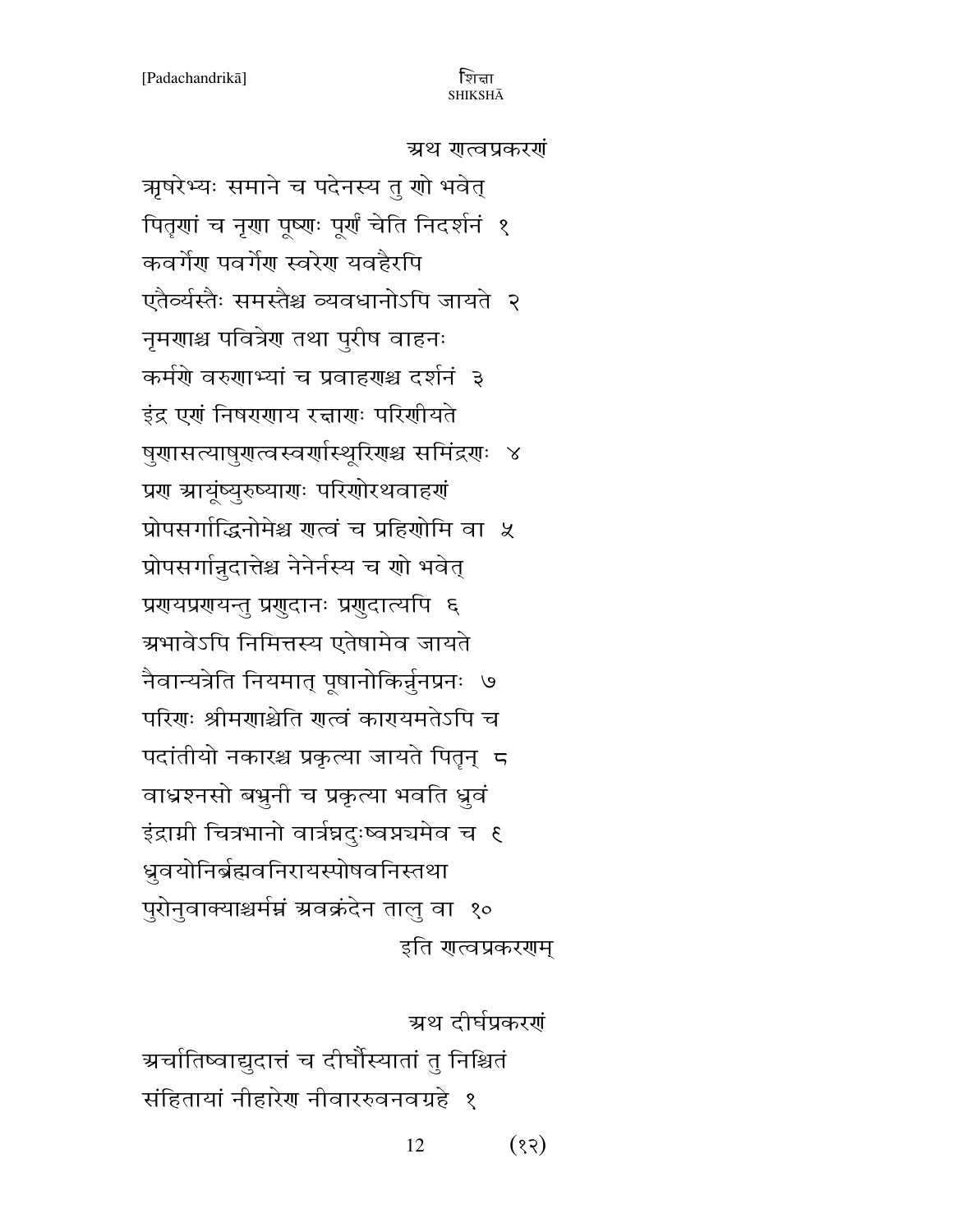योजानुधारयामा च यजानोवा न स्रातुनः गायतानरमोषूणोऽप्युरुष्यारास्तथैव च २ रत्नगाश्च सचस्वानो यछानो जयतानरः मत्सधानः पिपृतानिर्नकारादौपदे परे ३ यजानश्च भवानश्च नकारादौ पदे परे योजेत्यादि च शब्दानां दीर्घता स्यात्तु निश्चितं ४ स चावरूथवाज्यस्य पायुष्वेषु पदेषु च भव शब्दस्तु दीर्घः स्यां नान्यत्र भवति ध्रुवम् ५ उकारोपृक्तदीर्घः स्यात्सुशब्दे च परे स्थिते ऊषुणोप्यूषुणासत्या न चान्यत्रोदुतिष्व च ६ उदारिथसल<del>द</del>माद्य शोचपनयसादय भवताद्याश्च इत्येते यकारे चापि दीर्घतां ७ भवत शृगुते तावतिष्वरत्तपिबा स्रपि मकारे च परे षरणां पदानां दीर्घता भवेत् 5 हाकारे च चकारे च त्वघशब्दस्यदीर्घता वृणीमहे च देवाश्वा भवता च परेषु च १ वाजे स्राद्याढुवेमापि स्रवो स्रद्या वृणीमहे ग्रद्या च मृळयाप्येवं त्वद्या देवानहोतरि १० ते पूष्णो जहिमश्चेति पदेष्वेतेषु दीर्घतां ग्रत्र शब्दस्य चात्रातेत्रापूष्णो त्रा जहीति च ११ नरः सप्त्रमृषीन्नास्त ग्राहुर्नियुद्धिरेव च पदेष्वेतेषु दीर्घत्वं यत्र शब्दस्य जायते १२ एवाथ चक्रमा छा च व्यंजने च परे स्थिते एतेषां दीर्घतामेव पादादिर्गृह्यतेऽपि च १३ दीर्घता विद्यशब्दस्यासौत्रामराया तु व्यंजने ग्रधशब्दस्य दीर्घत्वं ग्रधाह्यग्रे ग्रधायथा

> 13  $(55)$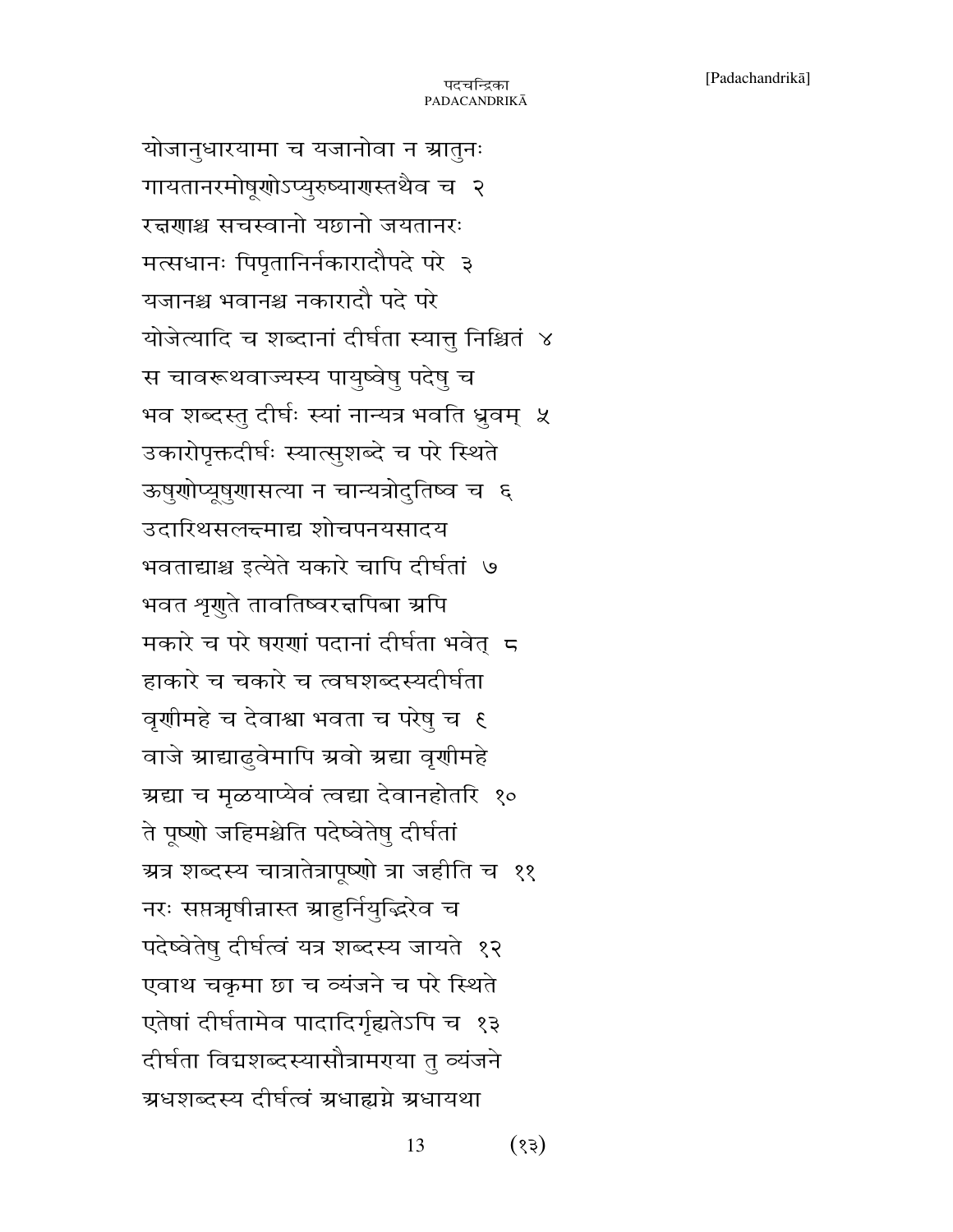ग्रधशब्दस्य दीर्घत्वं नस्याद्यत् ग्रास्मवायुषु १४ पिबा सुतस्य हिष्माते वर्द्धया रयिमेव च श्रुधी हवं च रासोमं श्रोता ग्रावार एव च १५ पिबा सोमं च युन्दवा हि नूरशे स्थामयो भुवः पाथादिवो वने मातेरुहामास्वस्तयेऽपिच १६ विवृता बधमवता हवेषु शृगुधा गिरः ग्राच्याजानुतथा चामा रेरिहत्वं तरामृधः १७ ग्रात्ताहवींषि बोधामे चापो जनयथा च नः शिज्ञा सखिभ्य अध्यामा ते तथा ररिमाहि च १८ प्रब्रवामाघृतस्यापि त्वं तरं गमयातमः येनासमतृचा जगंथा परस्याः सिंचता सुतं १६ रत्नातोकं यजादेवान् तथादीया रथेन च विदद्यदी च सरमा येनापावक चत्तसा २० प्रचिकित्सा ग इष्टौ च चक्राजरसमेव च प्रेताजयतातरता सखायो भूषणस्तथा २१ सुष्टरीमा जुषाराश्च वर्द्धया त्वं तथैव च न्नामाभिंदत एवापि सृजारराण एव च २१ भरा चिकित्वात्स्वदयासुजिह्वप्रावता वचः समंजिंचारया चैवसेदिमावयमेव च २२ रत्नामाकिर्धारयावसूनिश्चरत्नाचनोपि च एतेषां संहितायां तु दीर्घता स्यात्त्पदेन च २३ वीरो विश्वे वाजयंतो वृत्रं विरूयेषमेव च ग्रभिपदस्य दीर्घत्वं नैतेषु च परेषु च २४ ग्रवशब्दस्तु दीर्घो न नयामि च परे स्थिते ग्रद्यशब्दस्तु दीर्घो न नयामि च परे स्थिते ग्रद्य शब्दस्तु दीर्घो न होतर्ये वपरे स्थिते २५

> 14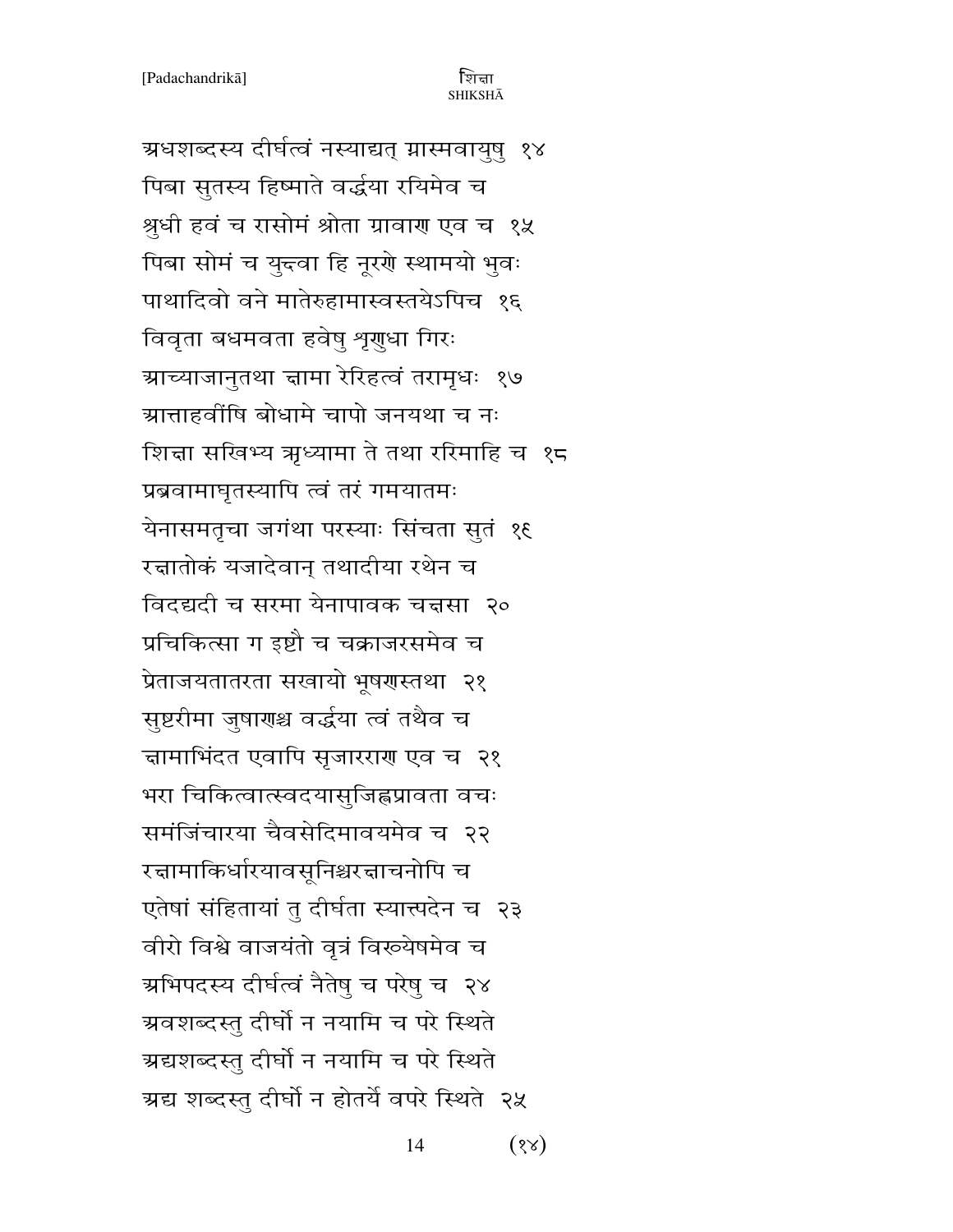### इति दीर्घप्रकरणं

### ग्रथानुस्वारागमप्रकरणं

नकारस्य तु शत्वं स्याच्चछ्योः परयोरपि तस्मात्पूर्वोऽप्यनुस्वारोऽप्यागमोऽपि विधीयते १ प्रुषी<sup>1</sup>श्रद्बुषे चैव त्वह<sup>2</sup>श्च निदर्शनं न कारस्यृतुमत्वं स्यात्तथयोः परयोस्तथा २ ग्रनुस्वारः सकारात्तु पूर्वमेव तु जायते ग्रन्या<sup>3</sup>रत्तेपशू<sup>3</sup>स्तात्रत्प्र<sup>2</sup>स्त्वं निदर्शनं ३ नृछब्दस्य न कारस्य विसर्गः पे परे स्थिते अनुस्वारो विसर्गाञ्च पूर्णसेवेतु जायते ४ वनस्पतीन् क्रतून् शत्रून् परिधींश्च स्वरे परे नकारस्य तु रेफः स्याद्राहनुस्वार एव च ५ ग्रनुस्वारो मकारस्य रेफोष्मसु परेषु च ग्रपा<sup>2</sup>रसनित्यवत्त्वा<sup>2</sup>शश्वंत एव च ६ त्वा<sup>1</sup>सवितुस्त्वा<sup>12</sup>हि त्व<sup>12</sup>हीति निदर्शनं पदमध्ये नकारस्य मकारस्य तथैव च ७ जायते चत्वनुस्वारो रेफ भिन्नेषु चोष्मसु तस्मात्पूर्वोप्यनुस्वारो स<sup>्र</sup>स्कृति निदर्शनं 5 ग्र<sup>1</sup>शृनात पू<sup>र</sup>षी जदिपवा<sup>1</sup> स एव च पदमध्ये मकारस्य सत्वं स्यात्केत्वनुष्मसु । १ न कारो न विरंचत मणि प्रत्यये परे महित्तग्रथा मध्वन्तमानां वृत्रहन्तमं १० निर्जगचान्नतमपिविकारन्नैव सर्वदा पदमध्ये मकारस्यानुस्वारो रेफ एव च ११ शत्रून् ताळ्हि च धीमंते चिकित्वान्त्वं दूत एव च

> 15  $(3x)$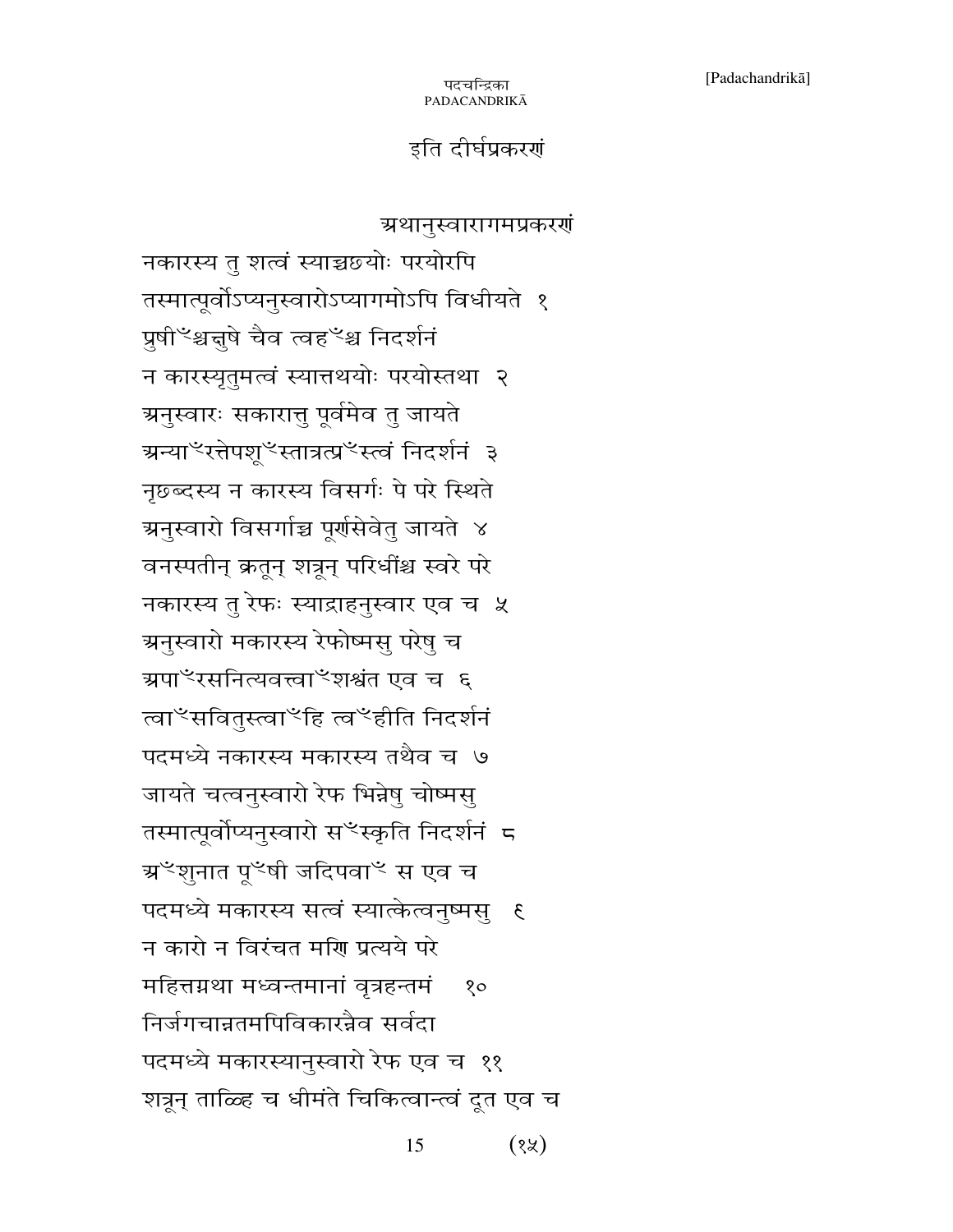समो मकारः प्रकृत्या राड्राज्योः परयोः सतोः १२ सं म्रराट् तथा च सांम्राज्ये नाभीति च निदर्शनं १३ इति अनुस्वारागमप्रकरणम्

# ग्रथ नकारविकाराभावप्रकरणम्

ग्रथाकारो पधस्यैव न स्य यत्त्वुं तु जायते य कारस्य तु लोपः स्यादुघधारं जनं भवेत् १ महा इंद्रो नृनच्चैव त्वन्याऽउपनिदर्शनं ग्रश्वस्तूपरग्रध्या येन कारो न विकारतां २ स्वरे च परतश्चैव लबानालभतेऽपि च शिशुमाराना लभतेऽप्येवं ज्ञेयं वैदिकैः न कारस्य विकारो न वैस्फनिति संक्रमे स्वरे च परतश्चैव वैस्फवानवनिश्चितं ३ प्रातिशाख्ये प्रसिद्धानि पदानि च बहूनिव ग्रंथगौरवान्ने ह लिरूयते तु मयाधुना ४ <u>ग्रग्निष्ठात्तानुट तु</u> मतोपयस्वा न त एव च देवानस्त्रेधता चैव युष्मान् ग्रे च दर्शनं ५ मित्रान्मनुष्यान्तान्लोका नित्येषान्नस्य यो न च उदिशब्दे परे चैव मित्रानुदि निदर्शनम् ६ भन्नान् शब्दस्य योनस्य त्वाप्नोतौ श्रपयानि तौ गृहानुपगृहानैमि वर्चस्वाहमेव च ७ मनुष्यानंतरित्तं च नभस्वानार्द्रदान्विति स्वर्गानिपामनड्वानाशःशत्रूतनुयं तथा ८ एतानष्टौ नग्नेविद्वा नग्न एव च एतावानस्य वायव्यानाररयाश्च तथैव च १ एवं न स्मानरिष्टेभिः सपत्नानिंद्रमेवच

> $(\xi \xi)$ 16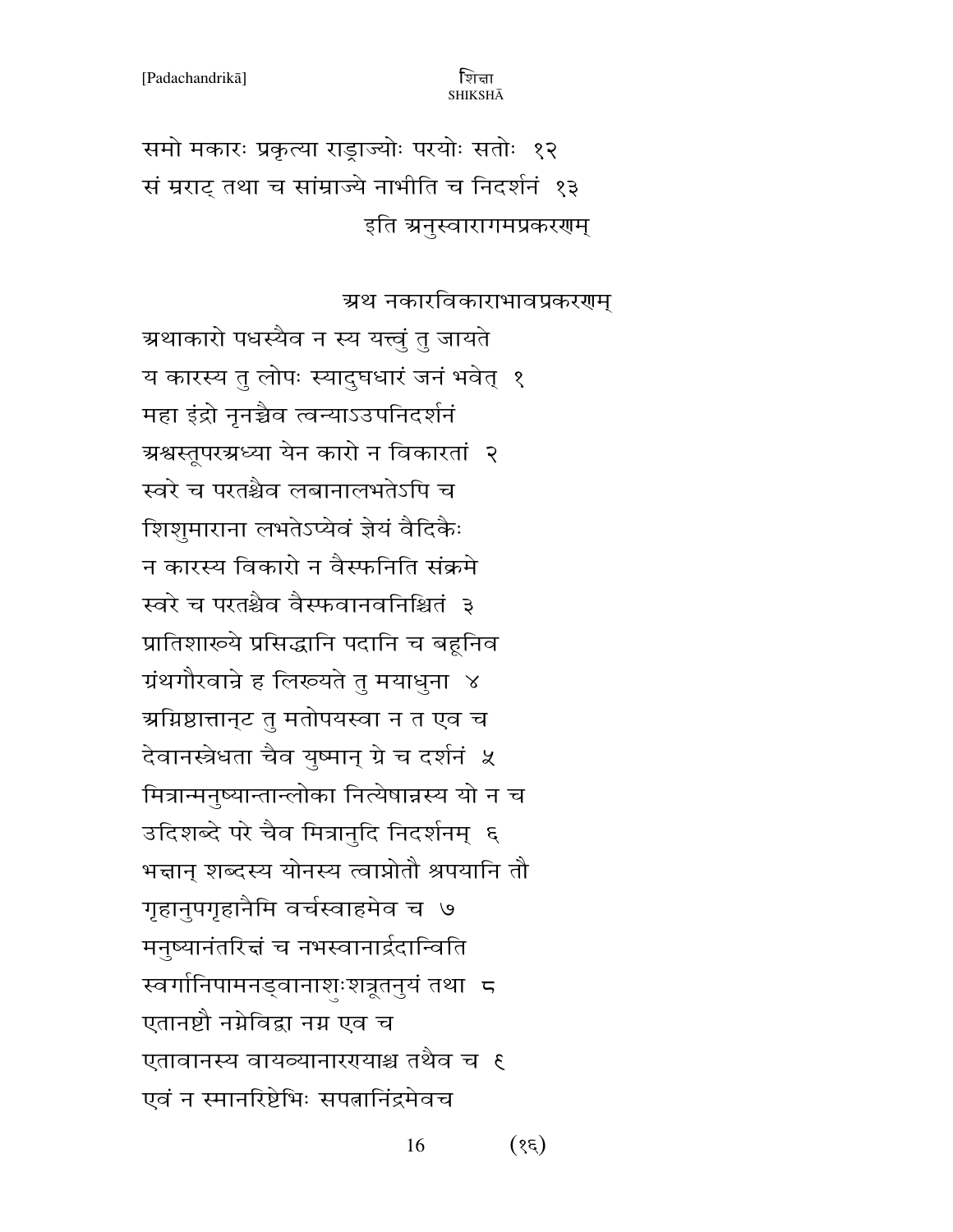विरूपाना यातुधाना नस्थादेवः प्रतीति च १० तथा नड़वानधोरामो विकारो नस्य नै व हि एतेषां तु पदानां च स्वरे च परतः स्थिते ११ इति नकारविकाराभावप्रकरणम्

### ग्रथ हल्संधिः

पदांते च भकारस्य य बलाश्चानुनासिकाः यवलेषु च सप्पैर्मिसंवांत श्लोकमेव च स्पर्शे परे मकारस्य परस्पर्शस्य पंचमः यामिषुङ्गिरिशतैव ब्रतङ्करगुत एव च २ एवं व्रतञ्चरिष्यामि काराडात्कांडात्तथैव च इदम्पितृभ्यस्तन्ते वित्त्वमाम्फेनेघंत दर्शनं  $\mathfrak{Z}$ तकारस्कृलकारे च लत्वयापद्यते ध्रुवं न कारांतात्पदाच्चेव लकारे च परस्थिते प्राप्तात्येवनुकारश्च लकारमनुनासिकं ४ त्रौँल्लोकाश्च तथाचास्मिँलोके चेति निदर्शनं न कारांश्च ङकारस्यैश्च तकाभ्यां व्यवधीयते सादौ पदो त्रीन्त्समुद्रा ग्रत्यङ्कतामश्च वा भवेत् ५ स्वरश्च कारे च परे चेनापि व्यवधीयते संहितायां पदेष्वेवमाच्छंदोच्छावदामसि ६ सहयस्यातिहायेभ्यश्छकारे च परे स्थिते व्यवधानं चकारे एति पिनस्यु सदैवहि ७ यस्य छाया मृतं यञ्च सह छंदस एव च ८ विराजत्य निरास्त्वं त्वां मवीवृधन् परिद्विषः १ विश्वाग्राशाजयश्चैव परिष्ठा स्रोषधीरसि --ग्राभाहितेसुचितयोप्येतेषु च परेषु च

> $(8)$ 17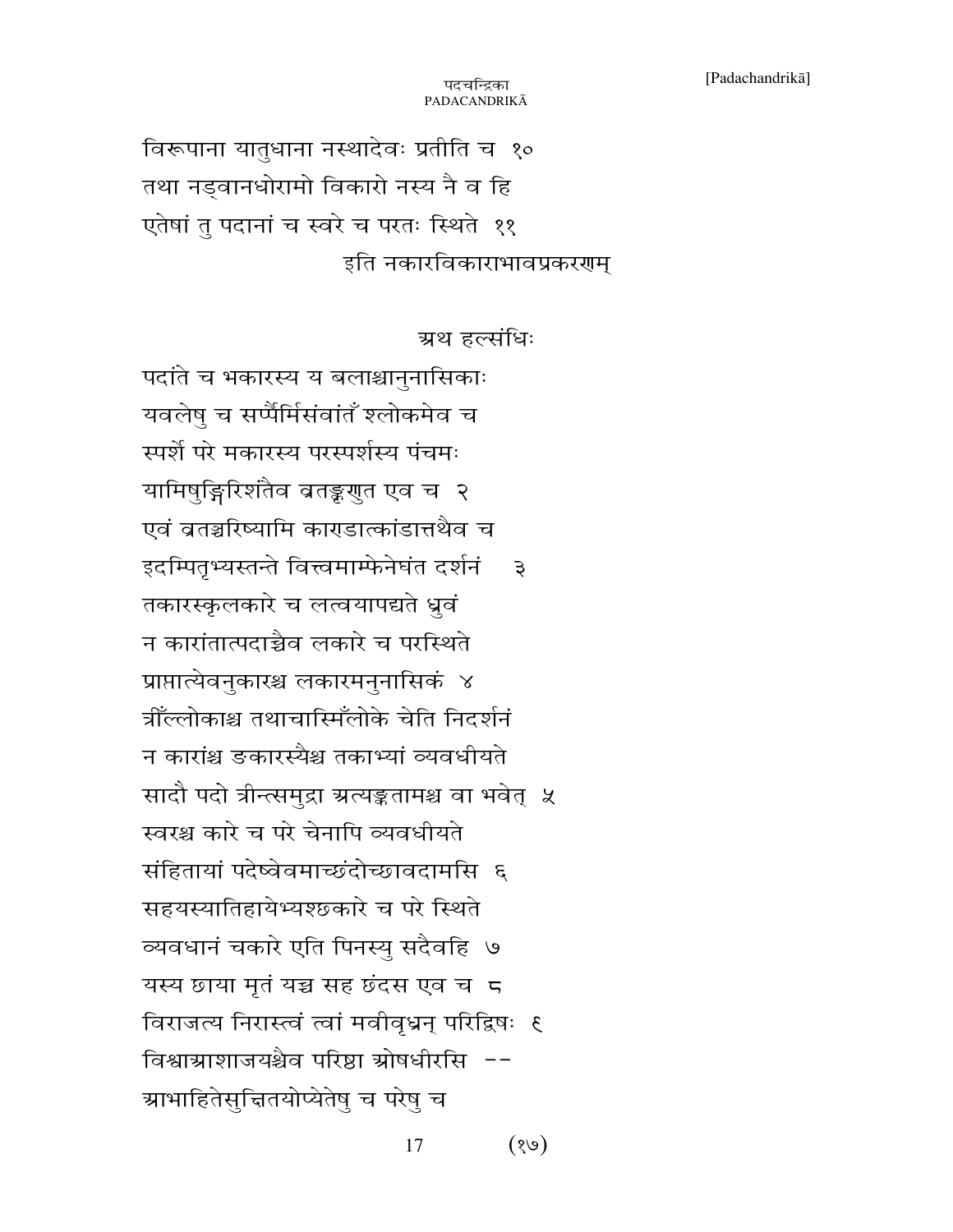चाप्यूष्मां तं उक्ते षु च पदेषु च १० परः संभवमंथी च पृथिवीं शुक्र एव च पृथिव्या च स्वरांतं स्यात् उक्तेषु च पदेषु च ११ च विश्वा वो ब्रह्मविश्चाहरीविश्वाजजानच ते शफानान्तु कं चेति चैतेषु च परेषु च १२ हवोताभ्यामिमाशब्दः स्वरांतं स्यादपि ध्रुवं विस्फोतेऽपि न ग्रावोळ्हं भिषजा च बभूवह या देवानोमृळातश्च नो ग्रज्ञापि विमुंचतु १३ नासत्या च परेष्ठेषु स्वरांतस्ता म्रपिधूवं ताविस्फोतान ग्रावोळ्हं तातेताभिषजातथा तानो स्राछ्तथातावितानो मृळात एव च ताथादेवास्तथातानासत्या तावभूवेति च १५ साध्याशीर्दास्वरांतं स्या हविष्यपि च दंपंतौ साध्या हविर्यदार्शीदादंपतीवाममश्नुतः १६ धिष्ट्या शब्दः श्वरां तः स्याद्ररिवो युवमित्यपि धिष्णुया शब्दो विसर्गांतो यकारे च परे स्थिते विसर्गो लुप्यते यत्र रेफे च परतस्थिते तस्मात्पूर्वश्च ह्रस्वश्च दीर्घमापद्यते ध्रुवं १८ रुरूरौद्रो रयीरायो नीरपाङ्सिमृत्त्यतं १८ यरलवा हकारेश्च वर्गाणामुत्तरस्त्रयः ष्टिसज्ञिका एते रेफवर्णाविंशतिरेव च १९ विसर्गोभयरूपश्च रेफमाप्रोष्टौ परे अग्निरेफा चरेणाग्नेस्तनूरसि निदर्शनं २० ञ्रग्निर्मासविनिर्वाममंतरेग्ने च दर्शनं कष्ठचपूर्वो विसर्गश्च यमाप्नोति स्वरे परे य कारस्य तु लोपः स्याद्यकारो रिफितस्वनः २१

> 18  $(32)$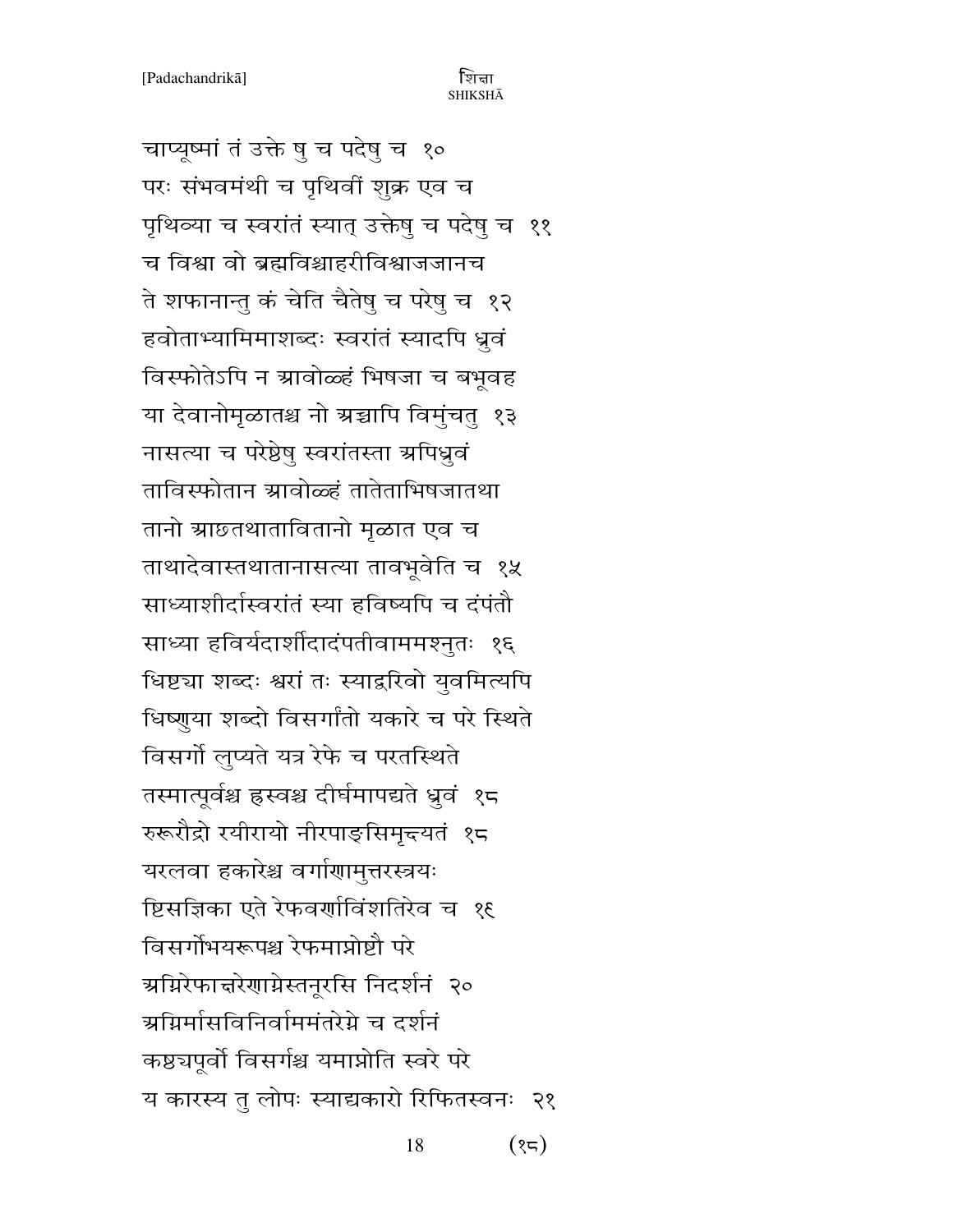या ॐ षधीरिंद्र एकं तान स्रावोकमित्यपि कव्यपूर्वोविसर्गश्च लुप्यते द्यौ परे तदा रिफितस्यविसर्गस्य लोपोनस्यात्तु द्यौ परे २४ देवायज्ञमय<del>द</del>मामाकार्माते च पुनर्मनः पदांतीयस्तवर्गश्च च वर्गे च परे स्थिते यथासंख्येन चाप्नोति चवर्गमपि निश्चितं २५ तच्चनुराराच्चिद्देषसर्वज्जगदेव च ग्रा छछछंदश्च यच्चैव यजाग्रतो निदर्शनं २५ पदांतीयस्तवर्गश्च शकारे च परे स्थिते ग्रापद्यत्ते च वर्गं च शस्य छत्वं विधीयते २६ स्पर्शास्पूर्वः शकारश्च छत्वं न्नपद्यत्ते ध्रुवं यथा स्वधावाञ्छुक्रश्च तच्चतुरुछिवषस्तथा २७ उछ्रापया दधाछूध्यां तच्छकेय निदर्शनं २७ उदः परस्य स्तभ्नातेः सस्य लोपस्त जायते २८ ग्रपंचमस्य पर्शस्य द्यौ संजे च स्वरे परे तस्य तृतीय वर्गः स्यादुदेनमुत्तरान्नय यद्ग्रामे च यद्वर्मसिमुशदूमिरेव च २९ ग्रपंचमस्य पर्शस्य स्यात्स्ववर्गीय पञ्चमः परे स्पर्शे पंचमे च वाङ्मात्त्यबरामहीँस्तथा ३० तन्मित्रस्य च यन्मे च तन्मे चेति निदर्शनं ३० तृतीय भावमापन्नात्स्पर्शाच्चापंचमादपि हकारस्य तु पूर्वस्य स्पर्शस्य स्याच्चतुर्थकः ३१ उद्धर्षय तथा चैवमवाढ्ढव्यानि वाग्घुतः इति हल्संधिः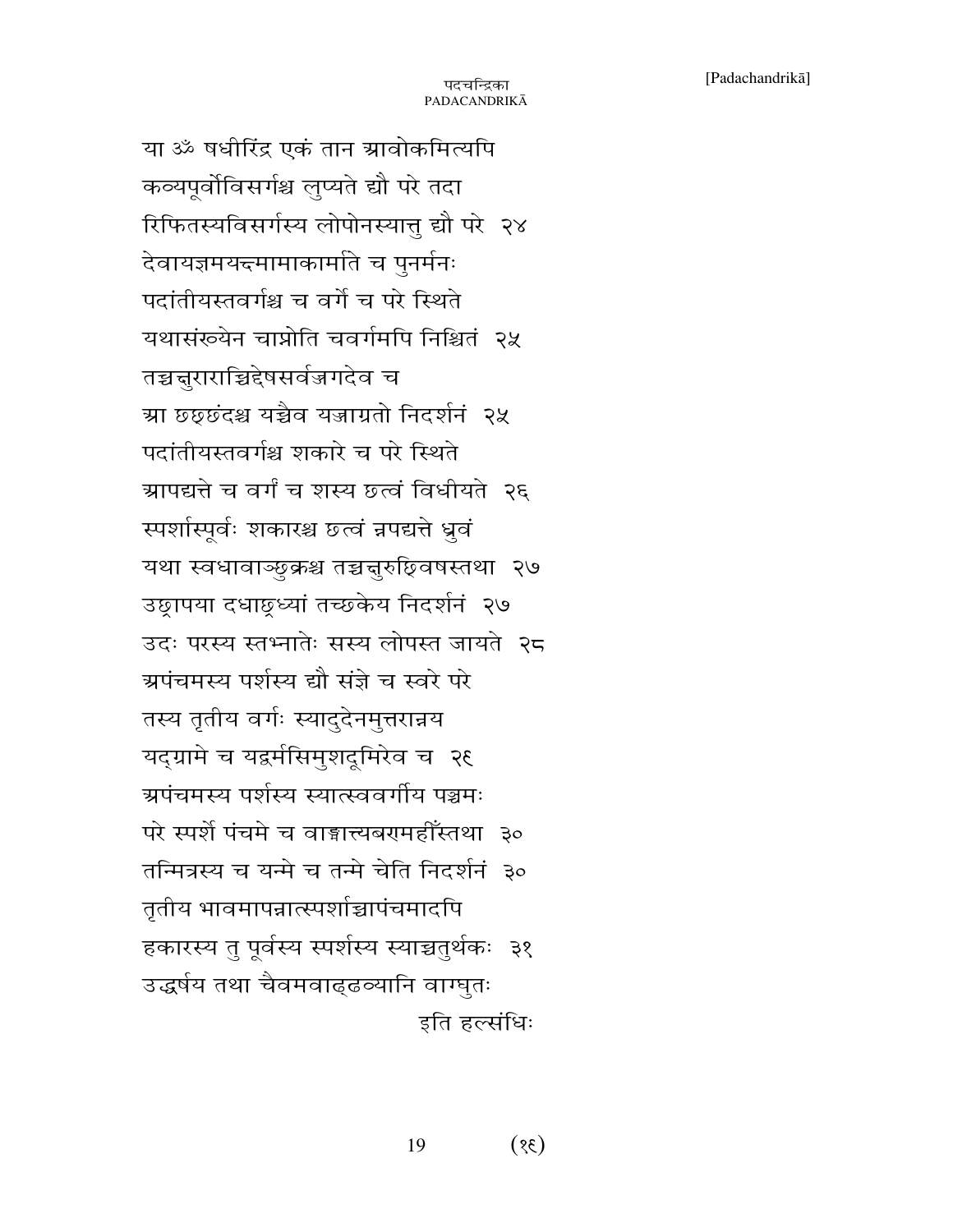### स्वरसंधिप्रकरणम्

ग्रकारोपधसर्गश्च सर्वो विसर्गैव चोकारेऽद्यौ परे स्थिते ग्रोत्वमापद्यते नित्यं स्वरे चैव परे स्थिनित्यं रिफितस्य न जायते देवो वो ग्रे गुवो स्रग्रे देवो स्रग्नि निदर्शनं १ एषशब्दो हकारे च सविसर्गैव चोपधा ग्रोत्त्वमापद्यते नित्यं एषो हदेव एव च २ स्वरित्य यं विसर्गोऽपि त्त्वोत्त्वमापद्यते रूहौ गव्यहः शब्दविसर्गोऽपि रात्रि शब्दपरे स्थिते स्वोरूहाणा ग्रहोरात्रे ग्रहोरात्रास्त एव च ३ युवर्गयोर्यवौ स्यातां ग्रसवर्णे स्वरे परे त्र्यंबकश्च वीड्वंगोन्विंद्रेति च निदर्शनं ४ ए स्रो ऐ स्रौ च चत्वारो त्व य वा या व एव च ग्रापद्यते क्रमादेव स्वरे च परतः स्थिते ५ इळागहि ग इष्टौ च एतावा उचतावुभौ पदां तयोस्त यवयोर्लोपः स्यात्तु स्वरे परे ६ ग्रसावित्यस्य वस्यापि लोपो नस्याश्नरे परे योसावसौ त्त्वसावेहि लोपः स्याच्चत्त्विरौ परे ७ कंठघस्वरो ऋकारेव हस्वमापद्यते ध्रुवं विश्वकर्मभूषिःस्वाह अृषभं च निदर्शनं  $\sqrt{5}$ ग्रकारश्च इकारश्च उकारश्च स्वरे परे स वर्णे दीर्घमुभयो स्थाने त्वापद्यते ध्रुवं ६ त्वाशाभ्यश्च विहीमिद्ध्रो नूजेपंतु निदर्शनं १० कंठ्या स्वर इवर्णे चाप्युभयोस्थान एव च ए कारो जायते तत्र वरुगे हेति दर्शनं ११ कंठघात्पर उकारे चाप्योकारमुग्रियोरपि इहोंर्ज़मोतवीरांश्च स्वाहोर्विति निदर्शनं १२

> $(30)$ 20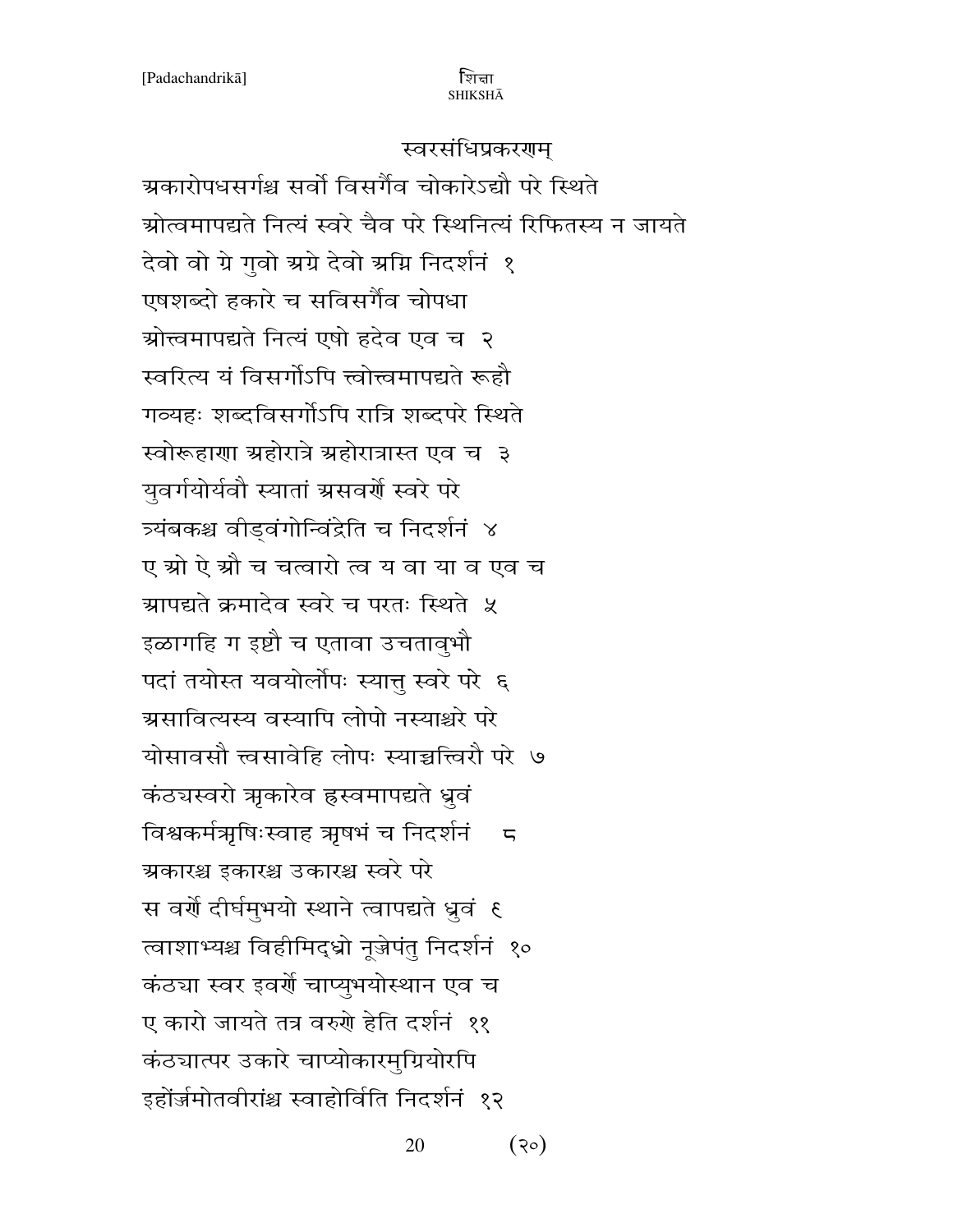ग्रवर्णात्पर एकारे स्रोकारे चोभयोरपि क्रमाद्भवति चैकारोप्यौ कारः प्रैत् ब्रह्मणः १३ ग्रभ्यैति च तथेंद्रायै द्रम्मापो मोषधीरपि इंद्रौज स्वन्तथा प्रौत्तन् पुरुषं च निदर्शनं १४ ग्रपांह्येमन्तथाप्रन्समुद्रस्य नैव च स मंत्रोप्रंश्च परयोरुभयोस्थान एव च पररूषं भवेत्तत्र पूर्वस्यैव तु बाधकं १५ ञ्चवर्णांताह्यदादे जह्यो रक्तपरयोरपि उभयोः पररूपं स्यात् नित्यं प्रथमशाखिनां १६ उवर्णातु परे ऊत्यां उभयोस्थान एव च ओत्त्वं तु जायते नित्यं षष्ठौ हीति निदर्शनं १७ ग्रपृक्तासु ऋकारे च उभयोरारपि ध्रुवं ग्रात्त्यै तथा जरायां तु ग्राश्यां नृश्या निदर्शनं १८ एदोद्यां च परोऽकारपूर्वरूपं यजुष्वपि अन्तुप्रकृति भावश्च स्रारे स्रस्मे च शृरायते ते ग्रस्मत्तु त्रयो ग्रस्पृहस्ता सो ग्रस्य दर्शनं १६ का ध्रुवा सदनोती च होतारा पृथिवी च स्वधा प्रतिमा ज्या इति त्वेते प्रकृत्या स्फरपि ध्रुवं २० ईंचा सदन्न कर्मारयार्मोध्वं चोत तथैव च ग्रवस्तादस्ति चेयं चेत्येतेष्वपि परेषु च २० उकारांतं द्विवचनं ईकारांतं तथैव च एकारांतं द्विवचनं प्रगृह्यं स्यादपि ध्रुवं २२ <u>स्रोकारश्च पदांते च वर्त्तमानोस्तिचेद्यटा</u> तदा प्रगृह्य संज्ञस्यात्सेपिचेदनवञ्जहः २३ एकवर्णं पदं चैवा पृक्तसंज्ञं भवे ध्रुवं १ उकारोपृक्तसंज्ञश्च त्वे ग्रस्मे च चमू ग्रमी

> 21  $(35)$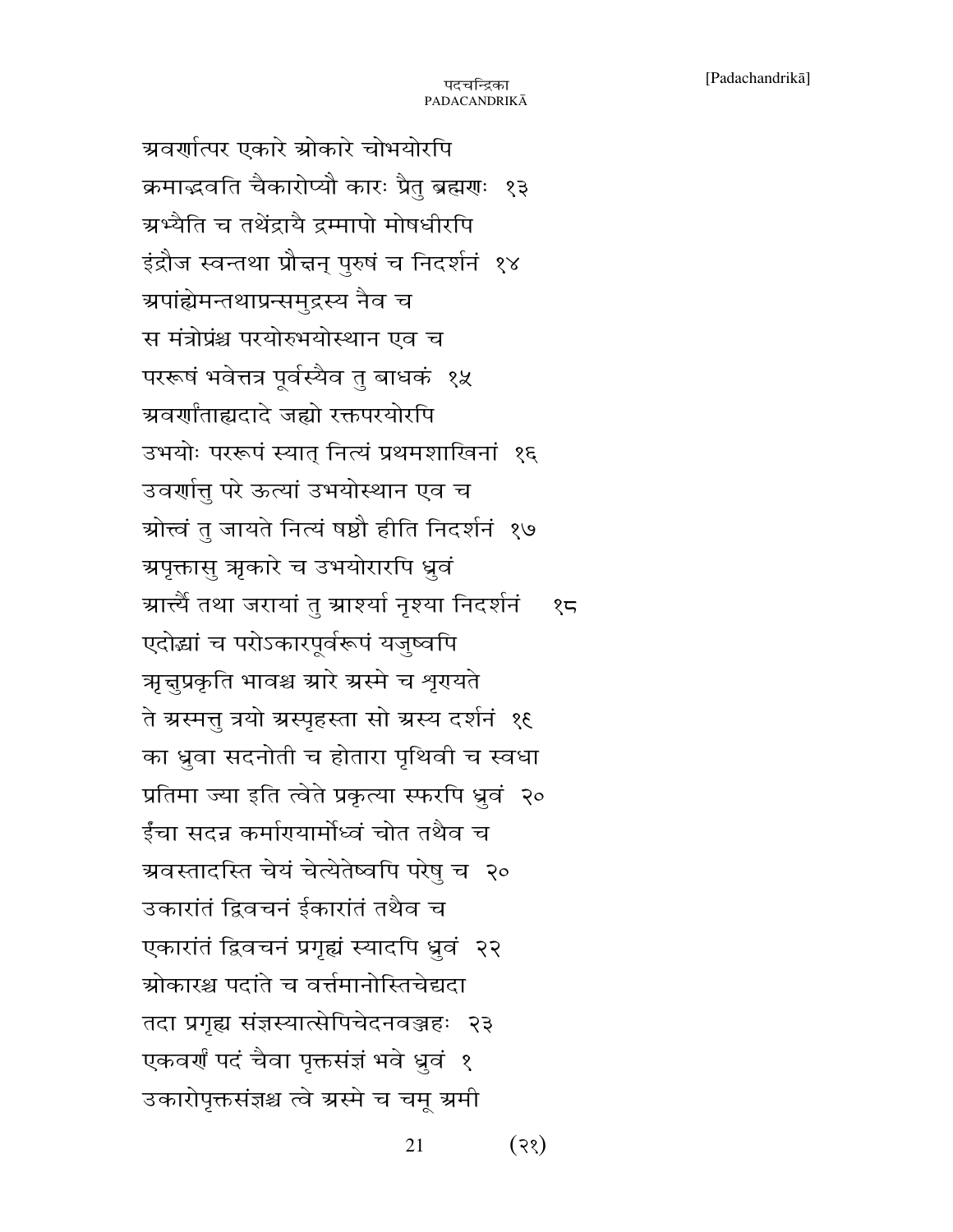एषां प्रगह्य संज्ञा स्यान्मे उदात्तं तथैव च २४ प्रगृह्यं च पदं यच्च प्रकृत्या स्यात्स्वरे परे इंद्राग्नी ग्रागतं स्वर्थे ग्रन्यान्यामो ग्रहंतव) २५ रोदसी च इमे शब्दे प्रकृत्यानैव जायते १ ग्रस्पर्शा चपरोपृक्तः प्रकृत्यो कार एव च २६ एतौ परे प्लुतश्चैव प्रकृत्या जायते सदा ग्रोकारश्च पदांतीयः प्रकृत्या स्यादितौ परे २७ विश्यर्त इव शब्दे च प्रकृत्या वेष्टने सदा इति स्वरसंधिप्रकरणम्

ग्रथावग्रहप्रकरगम्

स्वरात्परश्च संयोगस्तस्यादेस्तु द्विरुच्यते रेफात्परं हकाराच्च व्यंजनं तु द्विरुच्यते <mark>१</mark> तज़ुषस्वयविष्ठयेति तथाशोचायविष्ठय च भुज़ुर्दुश्चघवनो ज्या च मर्त्येष्ठायेन संयुत्ताः २ उपस्थितं सेतिकारं केवलं तु पदं स्थितं तत्स्थितोपस्थितन्नाना मत्रयोभे स्राहसंहिते ३ इति शब्दायञ्चचचाभवेत्पदं इतेः परस्य पूर्वस्य विकारादिर्न जायते ४ प्रगृह्यं चापि चर्चायामिनाव्ययधीयते द्वे इति द्वे च शीर्षे च ऊरू बाहू ग्रमी इति त्वे इति त्वे चमू ग्रस्मे इत्यस्मे च निदर्शनं ५ पुनः स्वरंतः सवितश्चेति नाव्यवधीयते संहितायामिमे शब्दा दृश्यंते रेफवर्जिताः ६ द्वन्द्वानि द्विवचनान्तानि तत्र न स्यादवग्रहः पूर्वं पदं हलन्तं चेद्यदा न स्यात्तदैव सः ७

> 22  $(35)$